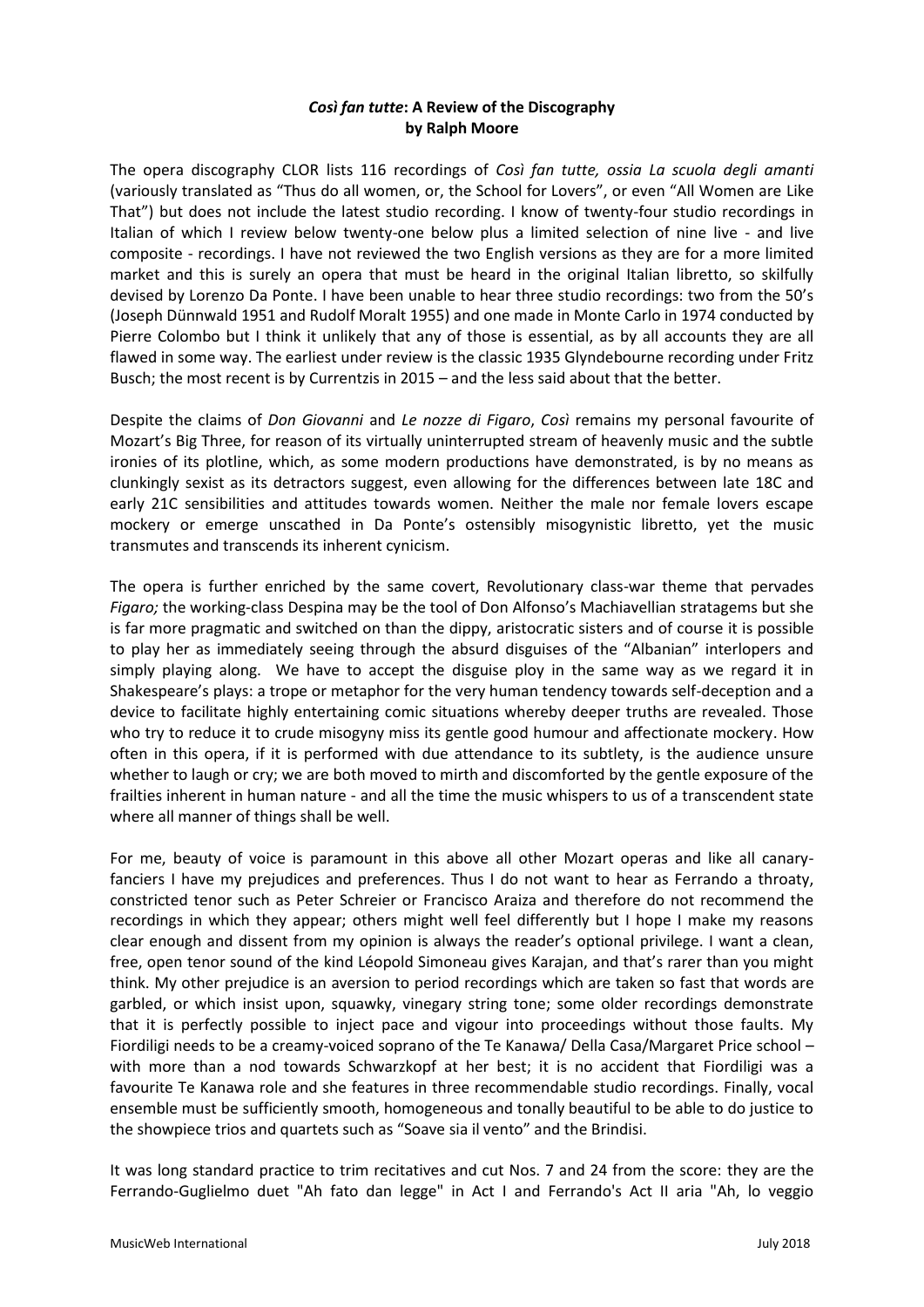quell'anima bella". Their omission does not much harm the opera either musically or in terms of the plot, but further excisions, such as snips out of the big ensembles and finales, and even complete, crucial arias in Act 2 - Ferrando's "Tradito, schernito" and Dorabella's "È amore un ladroncello" – are more damaging and the prospective buyer needs to be alerted to their absence. Of course, virtually all recordings from the early 1980's onwards are complete – with the odd exception of Barenboim's 1989 recording, which retains the two standard cuts. However, the problem with many more recent recordings is that the score might be complete but too often the standard of performance does not match earlier accounts. Hence, I should perhaps not be too embarrassed to confess – spoiler alert – that none of my prime recommendations is more recent than 1988 – or perhaps the embarrassment should more properly belong to a modern opera industry that can no longer assemble a cast to rival those of a generation ago.

# *The 30 Recordings (in chronological order)*

**Fritz Busch – 1935 studio, Naxos mono**

Fiordiligi - Ina Souez Dorabella - Luise Helletsgruber Despina - Irene Eisinger Ferrando - Heddle Nash Guglielmo - Willi Domgraf-Fassbaender Don Alfonso - John Brownlee Glyndebourne Festival Chorus and Orchestra

It comes as a shock to think that this recording is more than eighty years old and as such is the equivalent of a window on a past which virtually no-one alive today now remembers, yet in some way it remains fresh and sounds almost contemporary in its adherence to clipped, sprung tempi and a refusal to linger sentimentally. I do not think this urgency was a consequence of needing to fit the opera on to the forty 78's it took to preserve the performance – especially as there are cuts a-plenty but rather more a result of conductor Fritz Busch's artistic conception of the piece and the slick certainties which bind a small company used to performing it as a repertoire piece in a small venue. Busch is certainly capable of a more leisurely tenderness when the score demands it; in fact, his urgency in general permits by contrast a greater expressive impact to those moments where he caresses the music.

The sound here is the best available and presumably the best we shall ever have, given Ward Marston's wizardry and aesthetic judgement. An overlay of slight hiss is a small price to pay for his preserving so much detail and atmosphere. Despite the cuts and excisions, what remains certainly preserves the spirit and virtually all that is important.

The sense of ensemble and crispness of execution are astonishing. The interplay between the singers in the recitative cannot be faulted: they are witty, responsive and pointed. Their decidedly Anglo-Saxon/Teutonic Italian can be faulted, especially Domgraf-Fassbänder's "qvesto piede", Brownlee's potato-mouthed vowels and the like, but the voices themselves are so young, fresh and vibrant. I especially like Nash's plangent, pleasing tenor and the blending of all singers in ensembles. Their characterisation, from Irene Eisinger's pert and pretty Despina (with the best Italian, incidentally) to Brownlee's acerbic and insinuating Don Alfonso, is vivid. The use of a piano for the continuo bothers me not a jot and the orchestral playing is generally secure and well-tuned.

While listening to this ancient version I realised that I was in no wise yearning for more modern sound despite its primitive acoustic but tyros should be aware that this is decidedly historic, for all that Naxos have done their best. I still want to hear the divine set pieces like the Brindisi quartet in No.31 in best sound but must bear in mind that my favourite recordings are themselves mostly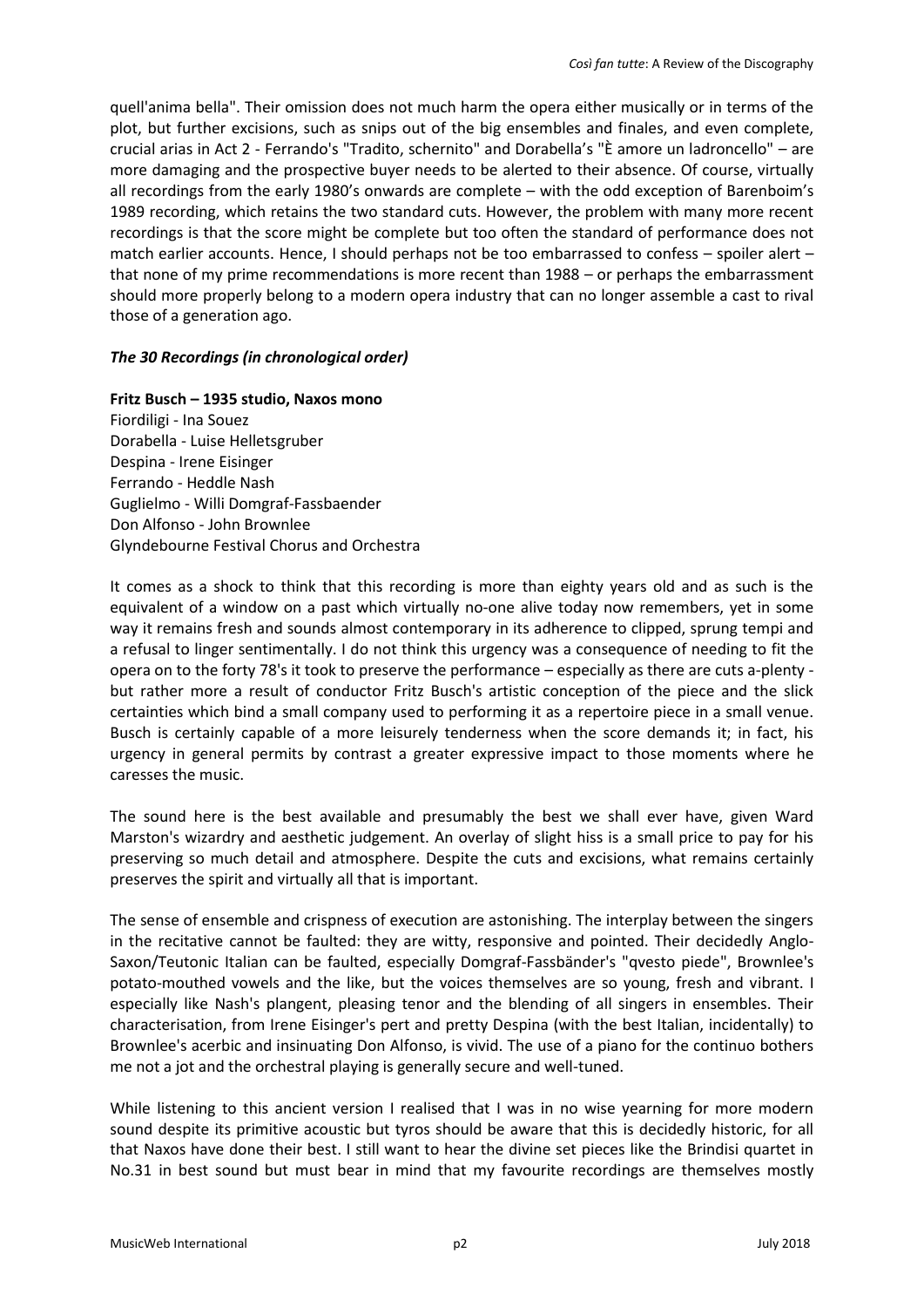venerable. No libretto is provided but there is an indexed plot synopsis, and historical and biographical notes.

#### **Herbert von Karajan – 1954 studio, EMI mono**

Fiordiligi - Elisabeth Schwarzkopf Dorabella - Nan Merriman Despina - Lisa Otto Ferrando - Léopold Simoneau Guglielmo - Rolando Panerai Don Alfonso - Sesto Bruscantini Philharmonia Chorus and Orchestra

I have lived for years with the Bohm recording as my favourite *Cosi*, always with a sideways longing glance towards the neglected Lombard set on Erato, but the latter really is too languorous at times. That might be what you would expect of Karajan, too, but you would be wrong. He starts in sprightly manner and so it continues: never rushed but taut and beautifully pointed, whereas Bohm can sometimes lack subtlety. At first, one wonders whether some of the singing and playing might be a little understated; everything is so subtly and delicately underscored without any hint of vulgarity and of course, the orchestral playing is of the highest quality, the Philharmonia of this period comprising some of the greatest wind players of their era, including Denis Brain on horn. If you like your Mozart on period instruments rattled off at breakneck speed, this recording is not for you, but I must emphasise that there is no lack of pace or tension in this performance.

All the soloists have exceptionally fleet, light, sweet voices with that old-fashioned, quick, flickering vibrato now out of fashion and they are masters of the text. Bruscantini is much lighter of voice than the Don Alfonsos to which we have become accustomed today and his characterisation is beautifully shaded, cynical yet affectionate. I am not always fond of Schwarzkopf, but here she is in freshest, purest voice, largely free of mannerisms and even better than ten years later with Bohm. Merriman is a perfect foil, with her warm, vibrant mezzo, and Simoneau is simply the best Ferrando on record. Panerai provides wonderful support, and even though I still marginally prefer the perfect Steffek as Despina in the later set, Otto is pert, pretty and funny.

Recitatives are cut but only the standard two numbers (Nos.7 and 24) are otherwise missing from the complete score.

The mono sound on EMI is clean and forward without distortion. However, the alternative Naxos issue is even cheaper than this "Great Recordings of the Century" version, nor can I cannot imagine that the EMI is any better re-mastered - and you have a bonus selection of Schwarzkopf arias to boot. So go for the Naxos and enjoy a connoisseur's performance of some of the most sublime music ever written.

# **Karl Böhm – 1955 studio, Decca stereo** Fiordiligi - Lisa Della Casa Dorabella - Christa Ludwig Despina - Emmy Loose Ferrando - Anton Dermota Guglielmo - Erich Kunz Don Alfonso - Paul Schöffler Vienna Philharmonic Chorus and Orchestra

This was the first stereo recording and the sound is still very good. Böhm's conducting is swift and vivacious, but he relaxes nicely for the dreamy, "Neapolitan" passages, like the sisters' first duet. The faintly Teutonic Italian is better than some Germanic recordings of that era – although Schöffler is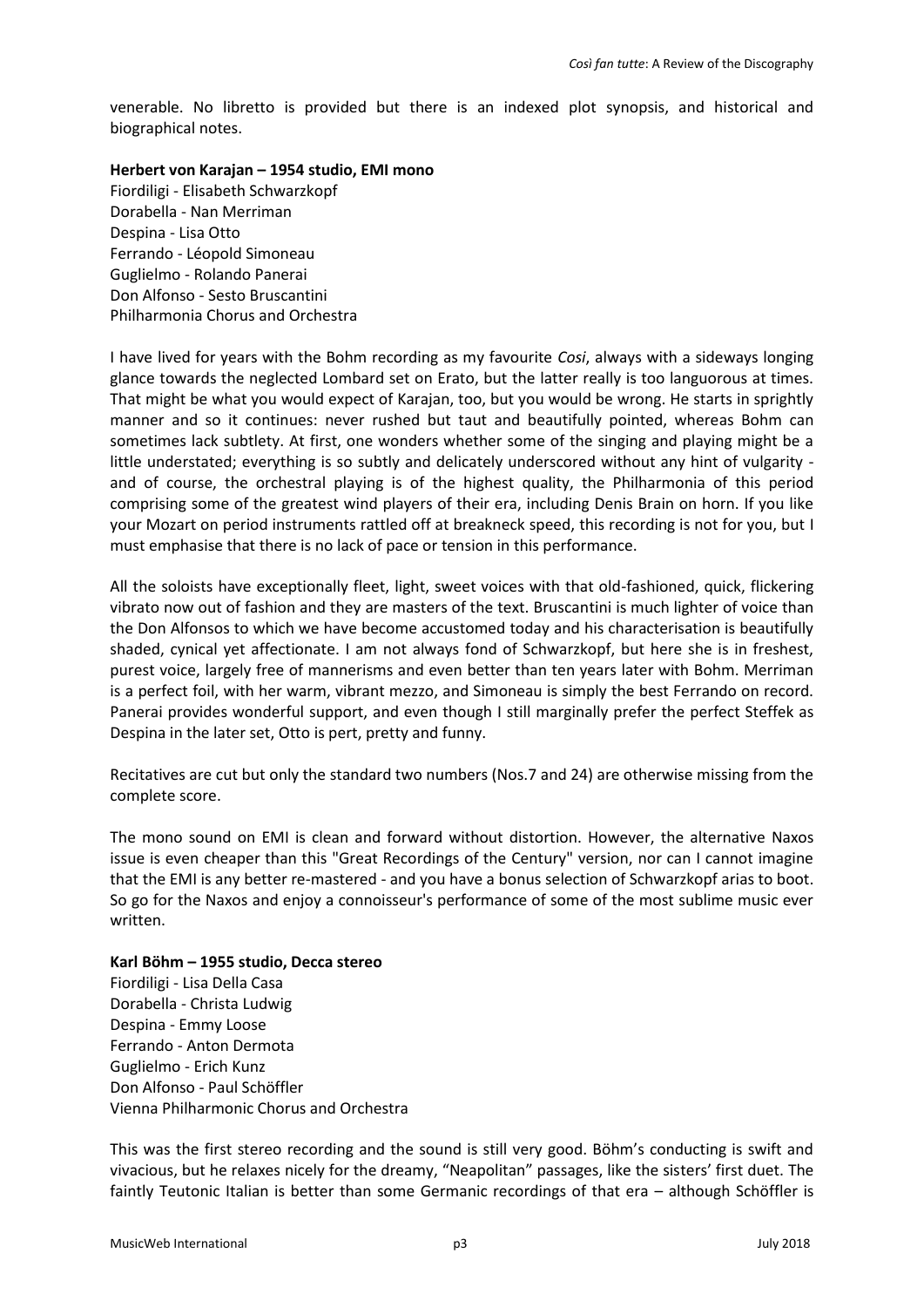guilty of the odd "qvello". The cast is one of distinguished and distinctively voiced Viennese regulars, unlike too many more modern "assembly line" recordings. Della Casa's fluting soprano may be short on lower register but she is otherwise ideally delicate and seductive, sounding, in fact, very similar to Schwarzkopf at her best. The young Ludwig is more restrained and reticent than in her studio for Böhm seven years later but that complements Della Casa's aristocratic poise. Kunz is genial if unremarkable. Emmy Loose is pert and pretty as Despina and restrained in her adoption of silly voices as the doctor and lawyer – although I never mind that as long as it's diverting; this is, after, like Shakespeare, a farcical comedy, albeit one with dark undertones, not a bit of froth. Dermota's slightly husky tenor is very attractive and Schöffler, a few lapses in intonation apart, makes a suitably avuncular Don Alfonso in an essentially good-humoured, if not very humorous, performance. There are quite a few cuts in both arias and recitatives; nos. 7, 24, 27 and 28 are missing altogether and the loss of the psychologically crucial "Tradito, schernito" is especially regrettable - all of which makes it difficult to make this a top recommendation - but I retain a great affection for this beautifully sung account.

## **Guido Cantelli – 1956 live, mono**

Fiordiligi - Elisabeth Schwarzkopf Dorabella - Nan Merriman Despina - Graziella Sciutti Ferrando - Luigi Alva Guglielmo - Rolando Panerai Don Alfonso - Franco Calabrese Teatro alla Scala Chorus and Orchestra

This live performance from La Scala was recorded a couple of years after the Karajan studio recording with several of the same cast-members. The team of Schwarzkopf and Merriman is profoundly satisfying: the former is firm and free from affectations, the latter rich and vibrant. Panerai is his usual dependable self, his baritone light and beautiful. Luigi Alva is perhaps not quite as smooth and elegant as Simoneau but he is still very, very good and I actually prefer the rich-toned Calabrese to Bruscantini as I think his voice has more character, although he finds higher-lying passages a strain and omits the top E at the close of "Tutte accusan le donne". Sciutti makes a pert, charming Despinetta; what a pleasure to hear the Italian banter without the intrusion of the Teutonisms which afflict German recordings of the same era. Set pieces like the famous trio "Soave sia il vento" are sublime; it's only a pity that the end of the first CD breaks into the extended finale of Act I. The cuts are only two: the same as in Karajan's studio recording.

All the voices here are "old-fashioned" in that they have fast vibratos, not a trace of wobble, even tone throughout their range and the ability to "sing off the words" without mouthing them unduly. Cantelli's tempi seem to me ideal; he is sharp and driven in the ensembles but knows when to relax. The only real drawback is inevitably the boxy mono sound and it crumbles for a while at the start of CD 2, which is inferior to the sound on CD 1, but is perfectly listenable unless you must have stereo. (It's a live performance, so forgive Alva coming in a bar early at 1' 27", track 20, in the finale of the whole opera - but the preceding quartet is simply delicious.)

#### **Hans Rosbaud – 1957 live, Walhall mono**

Fiordiligi - Teresa Stich-Randall Dorabella - Teresa Berganza Despina - Mariella Adani Ferrando - Luigi Alva Guglielmo - Rolando Panerai Don Alfonso - Marcello Cortis Choeurs du Conservatoire; Membres de l Orchestre de la Société des Concerts du Conservatoire (Paris)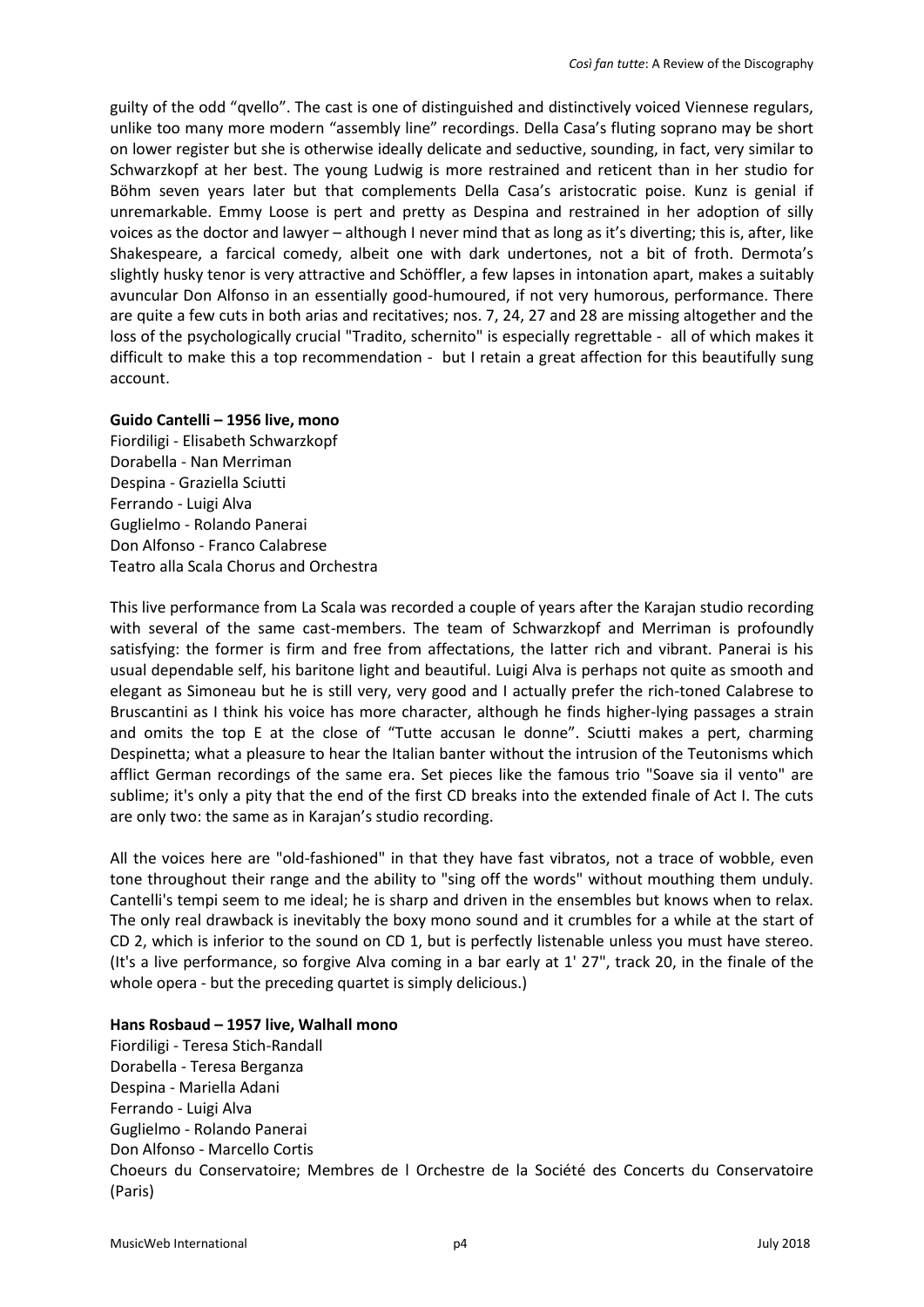This is a lovely live performance from the Aix Festival in 1957. The sound is faintly muffled, perfectly pleasant mono without blemishes and as such wholly unobjectionable.

The opening takes you by surprise, as the overture is heralded by strokes from a bass drum then takes off like a rocket, with I swear what sounds like recorders instead of flutes and some fiddling with the orchestration. After that, everything about the under-rated Rosbaud's direction is as you would hope, wish and expect apart from an oddly stilted accompaniment to Dorabella's "Smanie implacabile". The ensemble, typified by the sublime Brindisi quartet, is lovely, and everything gels in this performance, even if the prompter is occasionally too present and the piano continuo sometimes a bit irritating. The orchestra is rather homespun at times, especially in the woodwind, but the singing compensates.

Individually, the voices are close to ideal, as long as you respond to Stich-Randall's slightly tremulous, piping sound; she certainly despatches "Come scoglio" with aplomb and draws deserved applause. She is matched by the richer, warmer toned mezzo of the young Berganza. Alva is as fine as he is on the live La Scala *Così* under Cantelli the year before; Panerai is occasionally a little rough of voice but sings himself in and the Despina is pretty and amusing. I'm not so keen on Marcello Cortis as Don Alfonso; the voice is too light and dry, lacking gravitas, and he mugs too much but he doesn't spoil anything even if Calabrese at La Scala is much better.

The standard two cuts are made. If you want a recording from this era, for its sound quality and as a performance overall, I would recommend the almost contemporaneous (1954) studio recording by Karajan, but this one is still first rate.

## **Karl Böhm – 1962 studio, EMI stereo**

Fiordiligi - Elisabeth Schwarzkopf Dorabella - Christa Ludwig Despina - Hanny Steffek Ferrando - Alfredo Kraus Guglielmo - Giuseppe Taddei Don Alfonso - Walter Berry Philharmonia Chorus and Orchestra

This was the first complete Mozart opera I ever bought and it was through this version that I learned to love it. Böhm's earlier studio recording in excellent stereo is commendable, especially for Lisa Della Casa's Fiordiligi and of course Christa Ludwig's first Dorabella, but some of the Italian, apart from Della Casa's, obviously, is a bit Germanic and I don't think the men are as elegant; this 1962 recording, however, was blessed and for many remains unsurpassed.

Oddly enough, I don't especially like either Elisabeth Schwarzkopf or Alfredo Kraus in other repertoire, but here her patrician archness and pellucid technique are perfect for depicting the prim Fiordiligi and his slightly reedy, delicate tones are just right for suggesting Ferrando's starchy smugness before the teenage Angst of his rude awakening. Ludwig is of course delightful: warm and passionate of voice. Taddei sounds a bit old but is a sharp, biting, vocally acute Guglielmo and Berry's knowing, cynical humorousness as Don Alfonso is ideal. Hanny Steffek makes a pert, funny Despina. Furthermore, all their voices combine ideally, so ensembles are a joy, especially the famous "Soave sia il vento" and the exquisite Brindisi quartet.

Böhm's pacing is just so for extracting the comedy and the orchestra's playing is impeccably stylish. OK; there are one or two ugly tape joins - notably thirty seconds into "Fra gli amplessi" - but otherwise the early stereo sound is beautifully clear and balanced. The cuts are the standard Nos. 7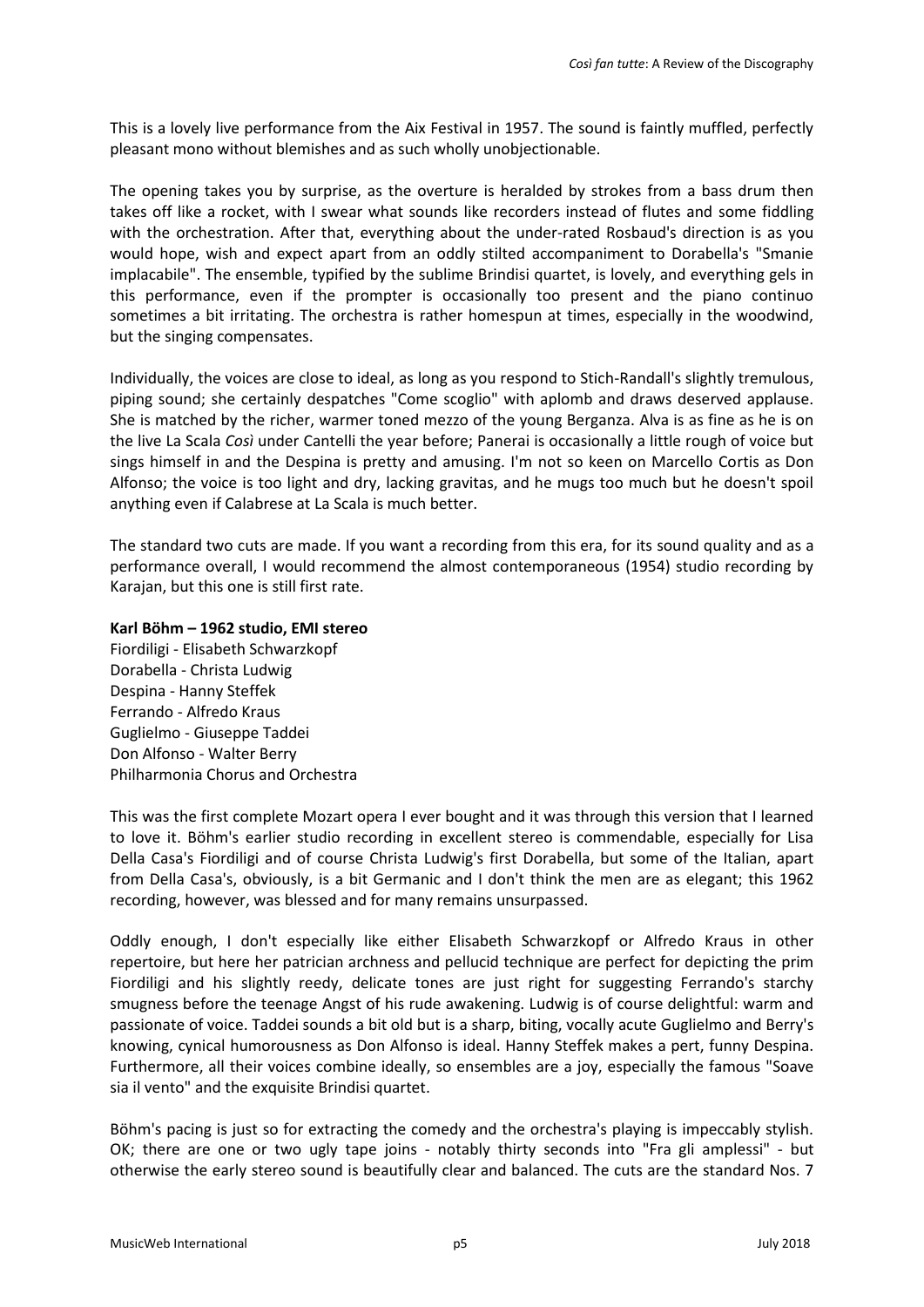and 24 plus a small one in the Act 1 finale. If you love this opera as I do you will want this version in your collection.

**Eugen Jochum – 1962 studio, DG stereo** YT excerpts Fiordiligi - Irmgard Seefried Dorabella - Nan Merriman Despina - Erika Köth Ferrando - Ernst Haeflinger Guglielmo - Hermann Prey Don Alfonso - Dietrich Fischer-Dieskau RIAS Kammerchor; Berliner Philharmoniker

This is a mixed bag: sadly, by this stage of her career Irmgard Seefried sounds elderly, even though she was only in her early forties, her tone had soured, her intonation wavers and she struggles with the technical demands of her big arias; top notes are nasty. I like Nam Merriman's fast vibrato and her smoky tone. Köth is in the Minnie Mouse school of shrill, unsteady Despinas. Haeflinger and Prey are the best things here but neither is better than the best elsewhere and I always find Prey's timbre oddly lachrymose. Fischer-Dieskau is wry and pointed but I hear him and not Don Alfonso. Jochum's conducting is bland and charmless.

This has the standard cuts of nos. 7 and 24 and is otherwise complete, but really, there is nothing to detain us here.

## **Erich Leinsdorf – 1967 studio, Decca stereo**

Fiordiligi - Leontyne Price Dorabella - Tatiana Troyanos Despina - Judith Raskin Ferrando - George Shirley Guglielmo - Sherrill Milnes Don Alfonso - Ezio Flagello Ambrosian Opera Chorus; New Philharmonia Orchestra

There was a time when I dismissed this, the first wholly complete recording, as "heavy going" but am now happy to eat my words and say that I now thoroughly enjoy it.

For a start, it's not afraid of treating the opera broadly as a genuinely funny comedy yet the humour is not generated at the expense of the vocal line. Secondly, despite its venerable age, it's as full an account of the score as you can find on disc. Thirdly, each of the American voices here is wholly distinguishable from the others; no small-scale HAP homogeneity here but instead half a dozen big vocal personalities. Fourthly, while Leinsdorf might not be the last word in fleet finesse, he keeps everything buzzing along without sounding rushed.

Leontyne Price is not an ideal Mozart soprano - her lower register is too cloudy and there are times when she approaches the ungainly - but she triumphantly achieves a convincing facsimile of one and her smoky soprano is very beautiful. Troyanos is a very forthright Dorabella whose intensity, precise diction and fast vibrato made me listen afresh to the role; she is very aptly contrasted with the creamier-voiced Price. George Shirley's grainy tenor can be hard of tone, especially when he is guying as an Albanian and he lacks the last grain of elegance ideal for Ferrando but he can decidedly sing the music and does not let the side down. Milnes is a young, virile-voiced baritone, luscious in sound and alive to every verbal nuance. Raskin is not perhaps as pure-toned as the perfect soubrette Despina should be and she does the usual squawky stuff when in disguise but she does it well and entertains me. I have always thought rich-voiced bass Ezio Flagello under-rated but his characterisation is sharp and his voice mellifluous. Together they make a great team, really holding the opera together as a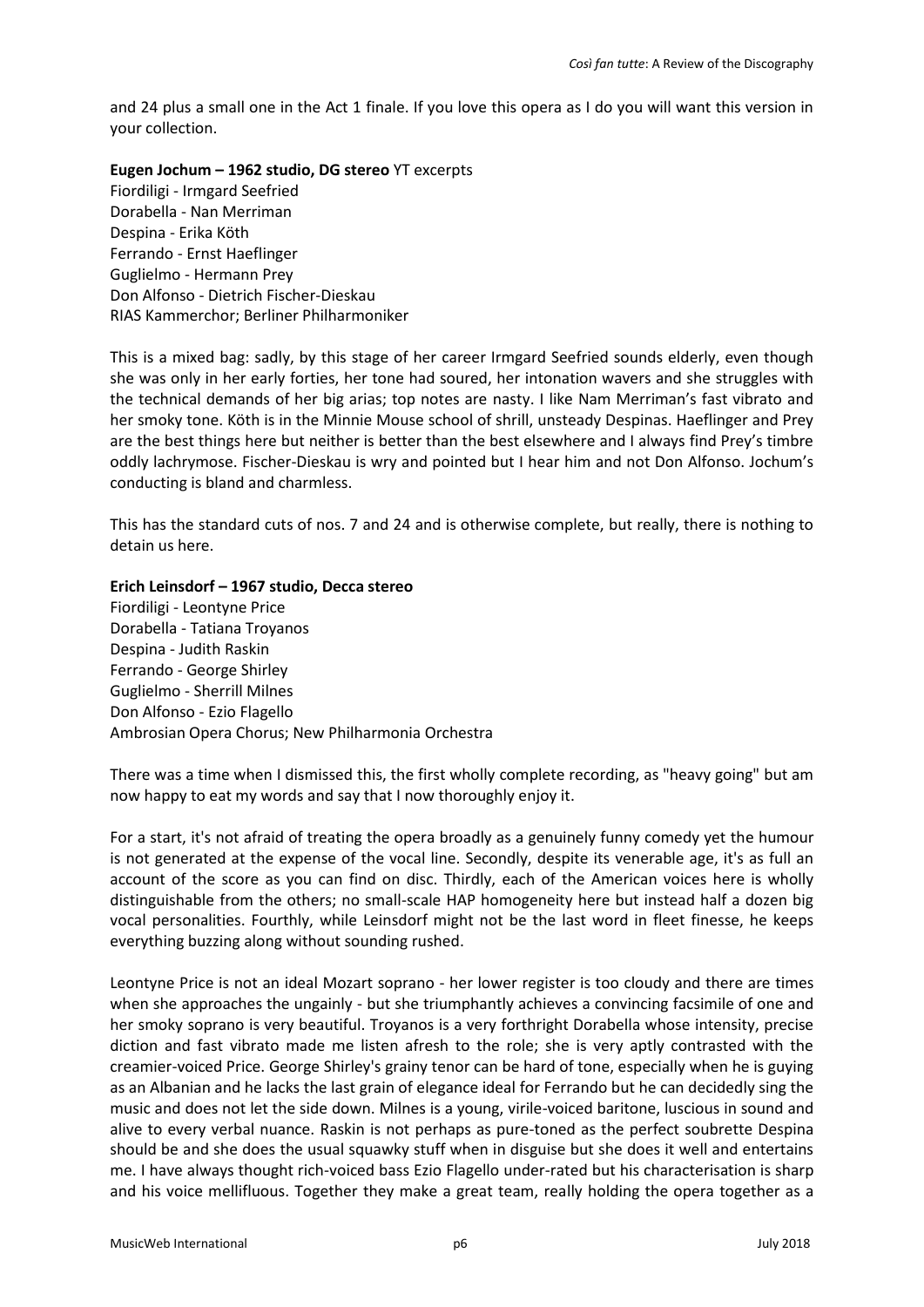proper ensemble. The lovers all ornament their melodic lines from time to time, as Mozart's own singers doubtless did, and they do so tastefully, without excess. It's good to have a harpsichord accompany the recitatives in so early a recording and the New Philharmonia is as accomplished as you would expect in this period.

The recording is clear, with voices well centred against a spacious orchestral background from which individual instruments emerge without looming too close. I am very happy to have this in my collection of *Così* recordings, even if no singer here is as striking as certain individuals on other sets.

#### **Otmar Suitner – 1969 studio, Berlin Classics stereo**

Fiordiligi - Celestina Casapietra (Kegel) Dorabella - Annelies Burmeister Despina - Sylvia Geszty Ferrando - Peter Schreier Guglielmo - Günther Leib Don Alfonso - Theo Adam Berliner Staatsoper chorus; Berliner Staatskapelle orchestra

The presence of Schreier's whining tenor here is enough to counteract my confidence in the underrated Suitner's direction and when I first encountered this recording I knew that if Theo Adam was in wobble-mode the whole enterprise would doomed. He is and so it is; not only does he wobble alarmingly but it often renders his intonation so arbitrary you're not sure what note he is on. Wisely, the recording engineers keep him well in the background and give him some reverb to prevent him compromising "Soave sia il vento". To add insult to injury he sings "Qvanti". As the other singers are at best ordinary, it avails nothing that Suitner reveals that he knows just how this music should go, abetted by a fine orchestra and excellent analogue sound. Sylvia Geszty is grating and squeaky Highlights are few, low-lights abound. Act 1 is complete but No 24 is cut and, astonishingly, "Per pietà" is among the Act 2 excisions; this one is firmly out of the running.

#### **Otto Klemperer – 1971 studio, EMI stereo**

Fiordiligi - Margaret Price Dorabella - Yvonne Minton Despina - Lucia Popp Ferrando - Luigi Alva Guglielmo - Geraint Evans Don Alfonso - Hans Sotin John Alldis Choir; New Philharmonia Orchestra

"Everybody knows" that this a slow, ponderous recording devoid of life - but is it? Yes, overall it takes ten minutes more than the average three hours but one's first impressions are of a nicely sprung overture played by a superb orchestra. Perceptions of this set were skewed by the undoubtedly sour and vindictive recollections of Walter Legge, sore at how Klemperer revived as the New Philharmonia the orchestra Legge wanted to disband. Thus his verdict: ""No sun shines through it; the laughs and heartaches and tenderness and jealousies are swamped under Schopenhauer."

Nonetheless, there are problems – more to do with the casting than Klemperer's deliberate manner. Luigi Alva is older and looser of voice; the tone is still attractive but the vibrato is too broad and he is stretched by Klemperer's tempo, less comfortable than he was for Cantelli Rosbaud live in 1956 and 1957 respectively. He wobbles in "Volgi a me" and that spoils the Brindisi, too. Geraint Evans's gruff bass-baritone sounds like someone's elderly uncle and he should have been Don Alfonso; it's an egregious example of mis-casting. Hans Sotin has a lovely voice but is rather disengaged and dull perhaps a little "Germanic". There are cuts, including the standard two arias and, most damagingly, to the recitative so that, for example, Act 2 starts bluntly with Despina's aria, and the omissions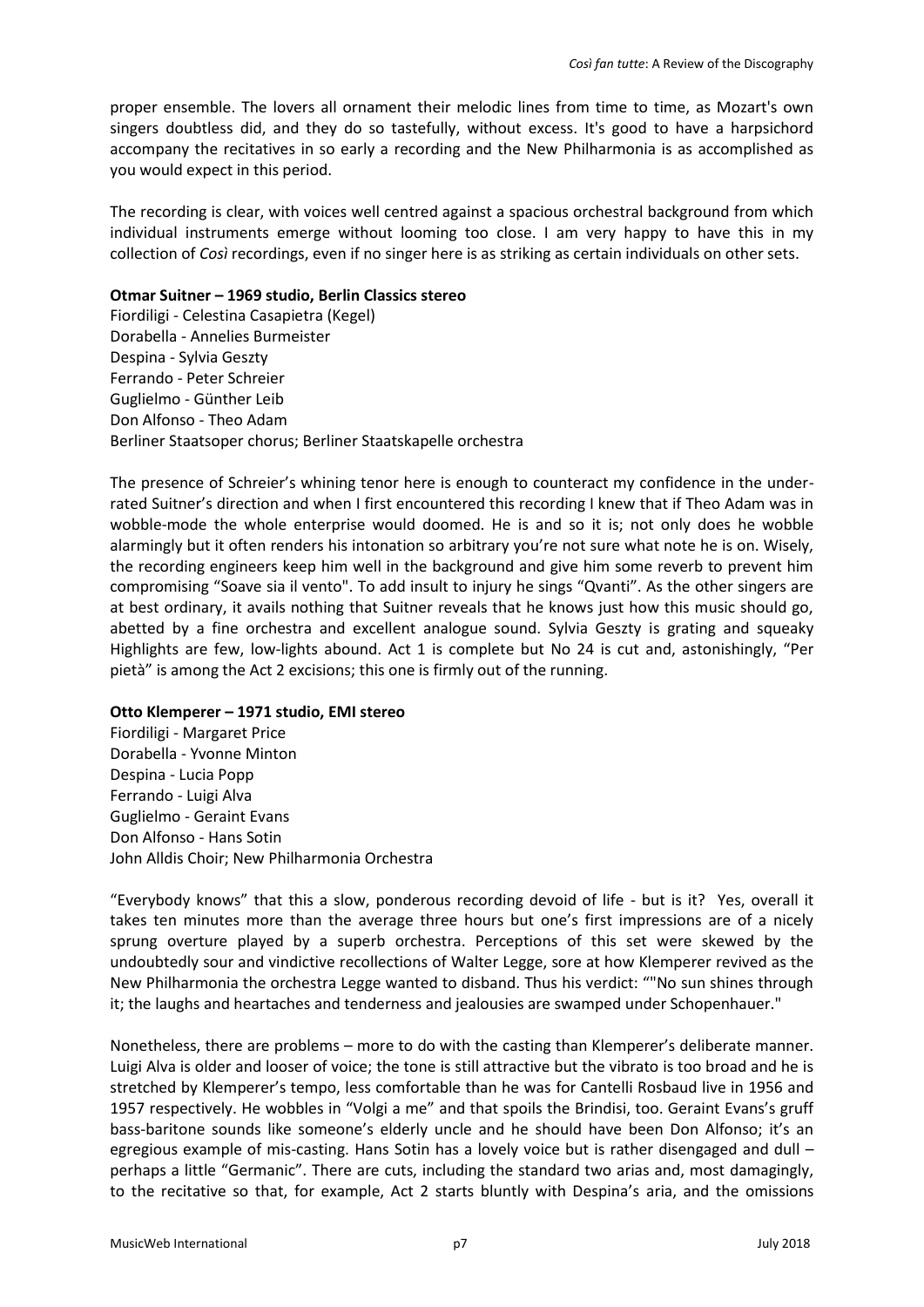obscure motivation and psychological complexity. Finally, there is more than a grain of truth in Legge's observation: Klemperer plays down the comedy in favour of high seriousness.

But the ladies, the ladies! What a glorious trio of voices, unencumbered by breathless tempi; Klemperer's leisurely but loving phrasing gives them the space to soar like eagles over Mozart's melodic landscape. The story goes that in reply to Lucia Popp's complaint that his tempi were too slow, the libidinous Klemp replied, ""When I make love, it has to be very slow!". This certainly applies to "Come scoglio" but when Margaret Price sings it like a goddess you want it to last as long as possible. He isn't uniformly slow; "E voi ridete", for example, is taken at a good, swift pace but on the other hand both the finales don't fizz, they drag.

Price is certainly one of the best Fiordiligis on record, her silvery, powerful, fluting soprano blending beautifully with Yvonne Minton's mellow mezzo; "Ah, che tutto in un momento" and "Soave sia il vento" are both sublime, Sotin's velvety bass melding beautifully with the sisters' voices without sacrificing the individuality so often missing in period recordings. Minton has all the temperament required, her smoky timbre and flickering vibrato ideally conveying Dorabella's hysteria in "Smanie implacabile". Popp is a delight as Despina; again, her voice is immediately identifiable and unique and she is all sparkle and vivacity as the feisty maid and makes you realise how ordinary some other singers are in this role – and she sees no need to do much of a funny voice for the doctor or the notary beyond some slight adjustment, which might come as a relief to some – perhaps that was under Klemperer's orders.

Despite its attendant frustrations and weaknesses, this set remains in my shelves purely so that I can hear the best trio of female singers ever to sing *Così* – albeit rather slowly…

## **Georg Solti - 1973-74 studio, Decca stereo**

Fiordiligi - Pilar Lorengar Dorabella - Teresa Berganza Despina - Jane Berbié Ferrando - Ryland Davies Guglielmo - Tom Krause Don Alfonso - Gabriel Bacquier London Opera Chorus; London Philharmonic Orchestra

Pilar Lorengar's fast, wide vibrato might bother some listeners in the same way that Cristina Deutekom's sometimes bordered on a "gargling" sound, but she has the range and power, with excellent technical mastery of the coloratura passages in her big arias. Bacquier is dry of tone but brings Gallic subtlety and suavity to the part. Berganza is good as Dorabella but for me lacks mezzo weight and richness. Jane Berbié has an oddly mature and cloudy voice for Despina but sounds very knowing and street-wise. Ryland Davies does not have the ideal Mozart tenor but he is decidedly preferable to some bigger names. Tom Krause's firm baritone is always an asset. As you might suspect from Solti, the conducting is of high intensity, but not lacking poetry when required. This is a complete performance – no cuts. It might not be a front-runner but it is preferable to Solti's later live recording, whose singers are all less engaging except for Renée Fleming.

(Incidentally, this is the recording employed by the Salzburg Marionette Theatre in their entertaining 1995 film, skilfully using puppets as the actors.)

## **Karl Böhm – 1974 live, DG stereo**

Fiordiligi - Gundula Janowitz Dorabella - Brigitte Fassbaender Despina - Reri Grist Ferrando - Peter Schreier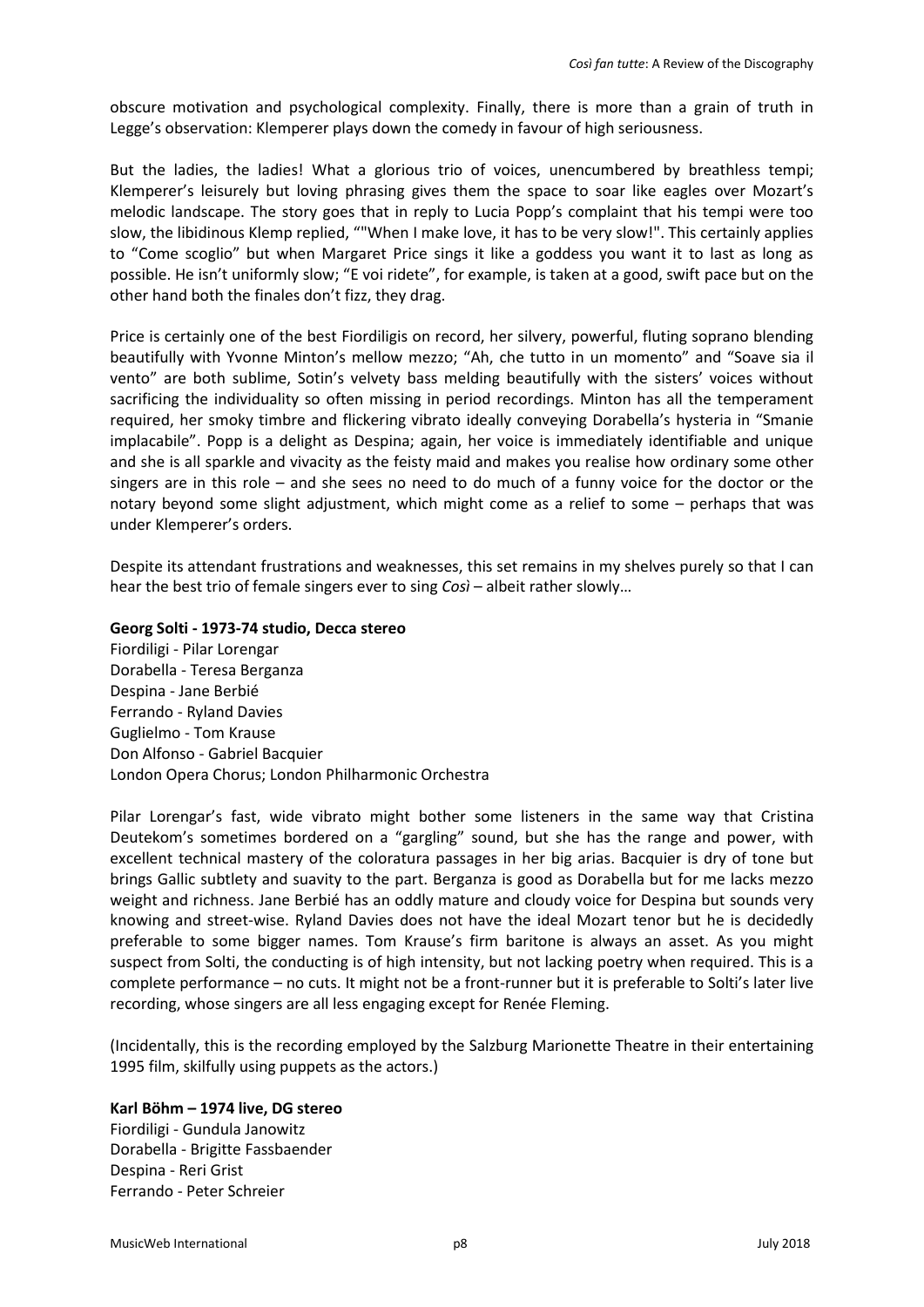Guglielmo - Hermann Prey Don Alfonso – Rolando Panerai Vienna Philharmonic Chorus and Orchestra

It is strange how in only a dozen years Böhm could decline from his sparkling 1962 studio recording to this glutinous stage performance. Perhaps his advancing years – he was nearly eighty at the time – had something to do with it. Apart from the luminous presence of Gundula Janowitz, this recording has little going for it; just about everything else is wrong, from Schreier's absurdly squawked, nasal Ferrando – honestly, I have never heard him worse - to the stolid conducting, to the ponderous humour, to the irritating stage and audience noises – clinking, clunking and coughing - to the excess of cuts: nos. 7, 24, 27 and 28 are gone entirely and recitatives are pruned. Fassbaender – usually one of my favourite singers – sounds matronly, strident and stentorian, Reri Grist is rather too pert and squeaky, Prey is lugubrious, and Panerai sounds constricted and out of sorts. Even Janowitz is not as pure as usual and often sings on a disconcertingly thin thread of tone without vibrato– was it something in the air? Move on.

## **Colin Davis – 1974 studio, Philips stereo**

Fiordiligi - Montserrat Caballé Dorabella - Janet Baker Despina - Ileana Cotrubas Ferrando - Nicolai Gedda Guglielmo - Wladimiro Ganzarolli Don Alfonso - Richard Van Allan Covent Garden Chorus and Orchestra

I have never warmed to this recording. Davis' conducting is impeccable but despite the august presence of such celebrated singers as Montserrat Caballé and Janet Baker, there is no doubt that they sound rather stately and mature compared with the youthful and vivacious sisters of Kiri Te Kanawa and Agnes Baltsa in Davis' later, live recording and Stuart Burrows' Fernando, too, represents a considerable advance over Nicolai Gedda, who was not in good voice here, sounding whiny and unsteady. Finally, I have no doubt at all that "Britain's favourite baritone", Sir Thomas Allen, is vocally infinitely more suave and alluring in 1981 than the gruff and rather clumsy Ganzarolli. The bass is the same in both: a saturnine and knowing Richard Van Allan. He is rich of tone, idiomatic and fluent in his delivery of text, even if he is, on occasion, vocally ungainly in more delicate vocal manoeuvres. These weakness, especially in the male casting, disqualify it from my list of recommendations. The recording is complete.

## **Alain Lombard – 1977 studio, Erato stereo**

Fiordiligi - Kiri Te Kanawa Dorabella - Frederica Von Stade Despina - Teresa Stratas Ferrando - David Rendall Guglielmo - Philippe Huttenlocher Don Alfonso - Jules Bastin Opéra du Rhin chorus; Orchestre Philharmonique de Strasbourg

This Erato re-issue is perhaps a dark horse recording but it inspires a deep affection amongst its adherents, not least as it enshrines virtually perfect performances by two beloved artists in their vocal prime: Kiri Te Kanawa's Fiordiligi and Frederica von Stade's Dorabella. I would also add an encomium to David Rendall's Ferrando as being his finest achievement in a chequered career. Teresa Stratas, equally renowned in Puccini, Strauss, verismo and Berg, was also a highly accomplished Mozartian, and treats us here to a richly comic, pertly vocalised Despina. Perhaps the time she took out of her long career to do charity work in Calcutta and Romania in combination with her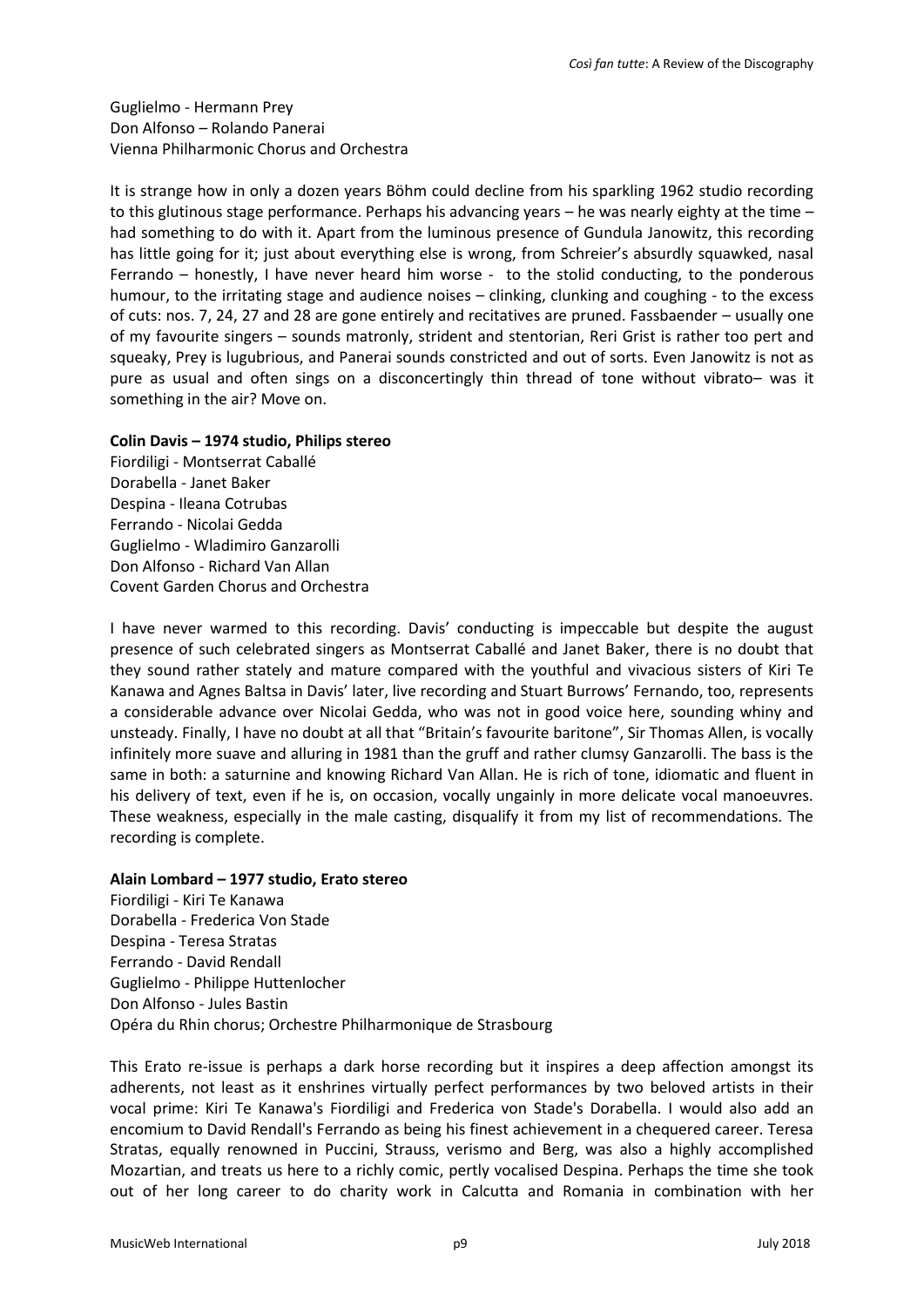maintaining a low profile in retirement resulted in a little collective amnesia regarding her true worth; this re-issue might jog a few memories. The other two lower-voiced male singers, Swiss baritone Philippe Huttenlocher as Guglielmo and Belgian basse chantante Jules Bastin as Don Alfonso, are less celebrated and neither is endowed with a particularly rich or characterful voice, but they by no means let the side down in a production strong on ensemble and teamwork; this is a fresh, youthful version full of high spirits and meltingly beautiful singing.

Lombard's direction of the Strasbourg Philharmonic Orchestra is relaxed but never slack - whereas it has to be said that at times in some recordings Böhm's pacing can be frustratingly four-square, despite the brilliance of his casts; too often a certain Germanic doggedness blights the momentum, although I admire the arching control he exerts over that extraordinary, extended, twenty-minute finale to Act 1. Nobody approaches Karajan's sparkle and élan in 1954 - but his is not the only way to do Mozart; Lombard's spaciousness gives his singers more time to make their points and there is a benefit in being able to savour the creamy beauty of the singing here. However, he does not let matters drag when momentum is required; his Finale is just as urgent and absorbing. He uses a relatively small, fleet orchestra which is light on its feet, and thus successfully counteracts any suggestion of heaviness arising from his unhurried tempi. The standard two cuts are made here, plus some cuts in recitative and one n the Act 2 finale.

Te Kanawa has absolutely everything in her vocal armoury required for the role of Fiordiligi: trills, runs, soaring top notes, seamless legato, breathtaking loveliness of tone, clear, idiomatic enunciation of the Italian text. Nor can she be criticised for any lack of involvement - a favourite accusation of her detractors; this is a performance to stand alongside her Countess for Solti and is the recording which I think best preserves her virtues as a lyric soprano. The only problem is that Te Kanawa makes an aria like "Come scoglio" sound almost too easy. Von Stade is not far behind in quality; her tone is golden and she manages to suggest Dorabella's coquettishness without sounding arch. This is a partnership to set beside that of Schwarzkopf and Ludwig, even if the older singers have the edge in verbal acting.

Both Bastin and Huttenlocher have slightly woollier voices than is ideal; we have become accustomed to a certain Italian bite provided by the likes of Taddei or Panerai, which gives Guglielmo's outbursts of rage and hurt betrayal more impact. Similarly, Walter Berry and even the lighter-voiced Bruscantini for Karajan suggest more of the wily old fox than Bastin can summon up with his soft-grained bass, but his comic timing and artful inflection are that of a seasoned basso buffo.

Reactions to David Rendall's tenor vary; I love it. The very individual, slightly constricted tone, the fast vibrato and easy top with just a hint of steel when required, seem to me to be ideal. Singers such as Simoneau give us a gentler soul, but I like the hint of passion, volatility and even potential violence with which Rendall invests his Ferrando. No other tenor creates so rounded a character or sings with such a winning combination of mellifluousness and virility.

Huttenlocher almost over-compensates for the lack of edge in his tone by consistently ensuring that he is acting with voice. Just occasionally the could be accused of over-egging the pudding but he manages to be both droll and sly; better this close attention to verbal nuance than a mere dutiful sing-through. His baritone is otherwise warm and steady.

A potential pitfall is Stratas' assumption of very obviously comical "funny voices" for her disguises as doctor and notary. Personally, I find her hilarious even on repeated listenings; she could be an extra on the "Goon Show" - and she is hardly the first to seize enthusiastically upon the comic possibilities of such a golden opportunity to ham it up.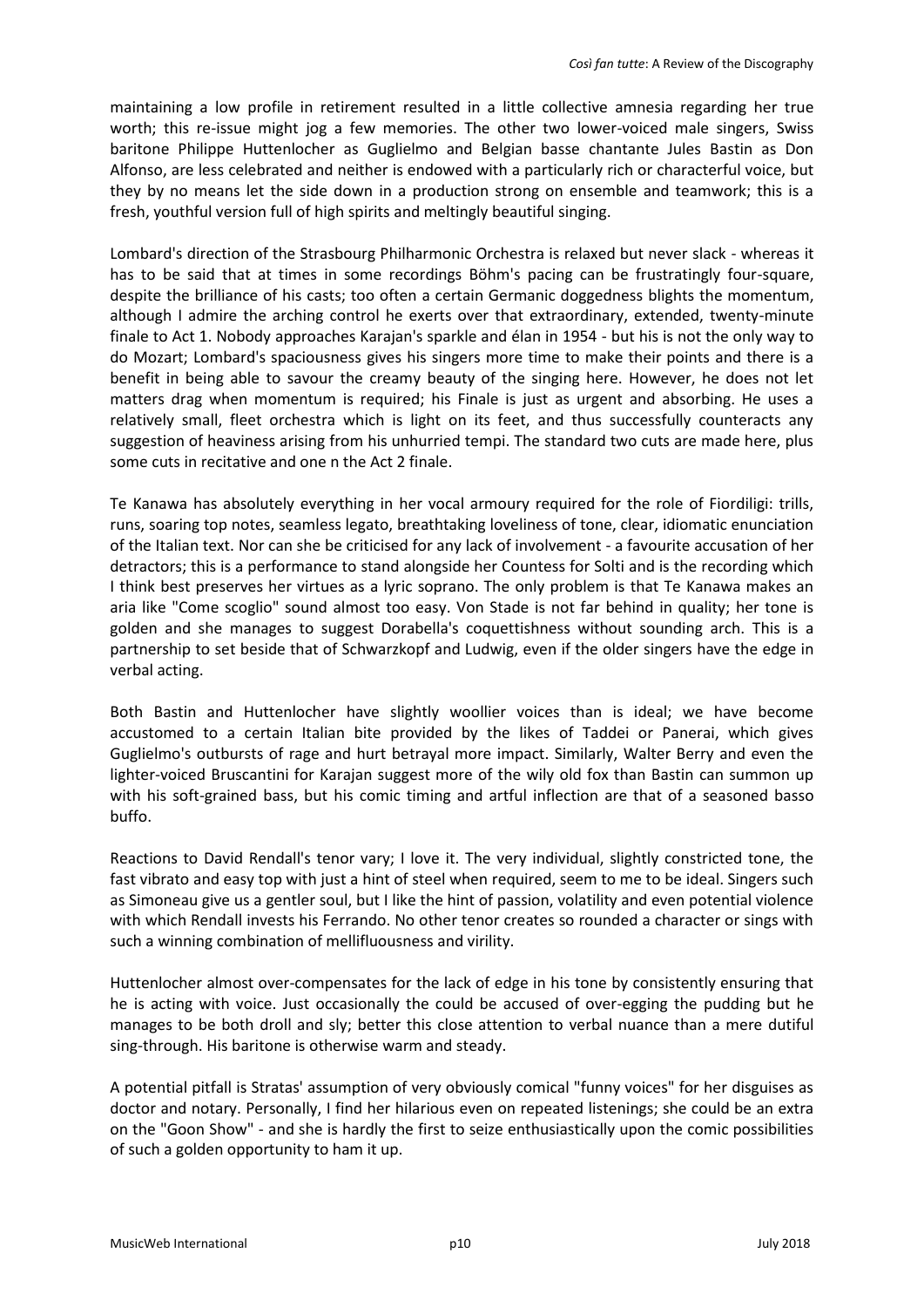One oddity about the newer issue is that the sound, while perfectly acceptable, is slightly duller than on my original 1995 recording which has more definition in upper frequencies without harshness. Another reason for my hanging on to my older issue resides in that penny-pinching practice, now standard amongst in recording companies, of directing you either to a website (as in this case) or a CD-ROM for the libretto; inconvenient and irritating - although I shall not miss the absurdly precious and pretentious essay which appeared in the original booklet.

If you need convincing of the merits of this set, I direct you to the sublime Brindisi quartet in Scene 16 of Act 2, "E nel tuo, nel mio bicchiero". No matter how many times I hear it, I am transfixed by this little gem: it affords the most extraordinary combination of ethereal beauty, dramatic irony and vivid characterisation, especially when sung which such purity, as it is here. It encapsulates the bewildering allure and fundamental ambivalence of this extraordinary work.

## **Colin Davis – 1981 live, Opus Arte stereo**

Fiordiligi - Kiri Te Kanawa Dorabella - Agnes Baltsa Despina - Daniela Mazzucato (Meneghini) Ferrando - Stuart Burrows Guglielmo - Thomas Allen Don Alfonso - Richard Van Allan Covent Garden Chorus and Orchestra

This being a live performance from almost forty years ago, a few allowances have to be made for a bit of background rumble and some - but not much - audience intrusion in the form of laughter (not objectionable) and the occasional cough, as ever perfectly timed to coincide with tender moments. The sound is slightly tubby and the orchestra somewhat recessed but none of this is likely to trouble the seasoned listener who likes the atmosphere of live theatre and wants to hear a classic account of what might now be Mozart's most popular opera.

I have already made comparison favourable to this recording with the earlier 1974 studio version; direct comparison might also be made with a neglected recording for which I have a great affection and which I review immediately above: the 1977 studio set conducted by Alain Lombard. Te Kanawa delivers a similarly superlative performance here, although she is more animated, being, as you might expect, more attentive to word-painting when performing live. Her creamy, flawless voice which blends beautifully with that of Baltsa - makes light of the parodic coloratura in "Come scoglio", nailing the runs and trills with consummate ease and sailing from note to note neatly on the vibrato. It is another glorious account to be savoured by her legion fans.

Baltsa is scarcely less accomplished: this is an impulsive, impassioned, spitfire of a Dorabella; her vibrancy of voice occasionally results in a little passing sharpness but it is a winning impersonation, as chuckles from the audience confirm.

Daniella Mazzucato is a tad shallow and over-bright of voice as Despina, but her background in operetta makes an accomplished comedienne, pert and characterful, if neither as funny as Stratas in the Lombard nor as vocally alluring as Hanny Steffek in the famous 1962 Böhm recording. Clearly the audience enjoys her mugging and stage-business.

Despite the slightly odd, occluded nature of his vocal production - a certain almost Russian, liquid plumminess which I nonetheless like - Stuart Burrows reminds us of what an elegant tenor he possessed; he gives us plangent, melting accounts of his arias to put most other interpreters in the shade.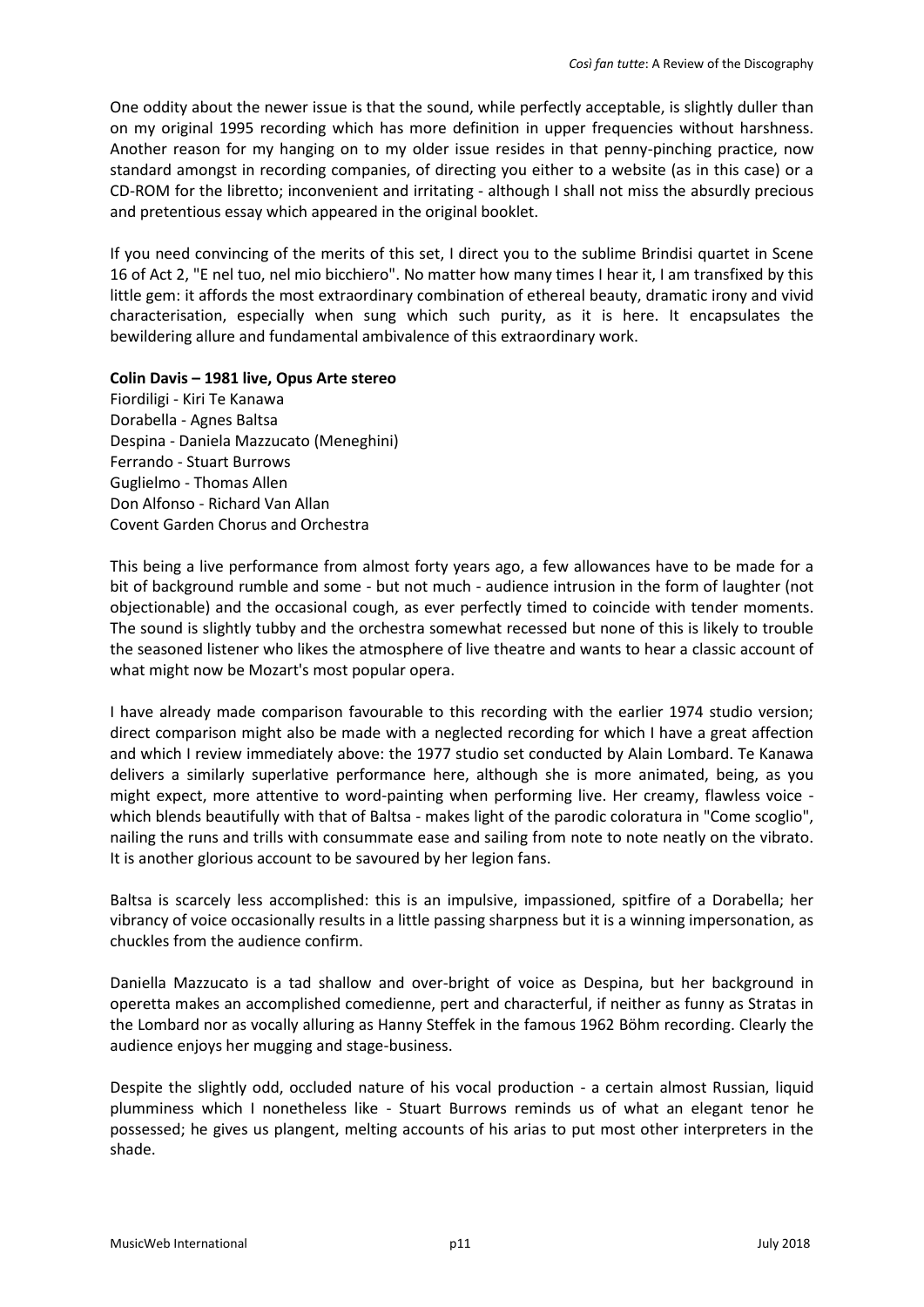Allen as Guglielmo is in fine, velvet voice, capable of oscillating between oleaginous charm when he is playing the seducer and gritted-teeth venom when betrayed.

I love the way Davis injects pace into the "E voi ridete" exchange between the three plotters but can relax for the most famous number, "Soave sia il vento", which at a leisurely 4:14 is permitted to hover, suspended in the air, producing a timeless moment of beauty just as it should. The orchestra is very fine - especially the euphonious woodwind and horns.

The set is in an attractive clam-shell box, the 3 discs in cardboard sleeves. No libretto is provided except via a link on the Opus Arte website and the two usual cuts are made. This does not bother me but I can understand how it irritates others.

This is, in short, an attractive set, not in the very best sound but nonetheless a really satisfying souvenir of a great night at the opera and perhaps also a version to live with if you follow the artists in question.

## **Riccardo Muti – 1982 live composite, EMI stereo**

Fiordiligi - Margaret Marshall Dorabella - Agnes Baltsa Despina - Kathleen Battle Ferrando - Francisco Araiza Guglielmo - James Morris Don Alfonso - José van Dam Vienna Philharmonic Chorus and Orchestra

I bought this on cassette when it came out in the early 80's and have loved the three ladies' voices ever since; likewise, I have since had no taste for either Araiza's squeezed tenor or James Morris' hollow, nasal bass-baritone and nothing is going to change now. For me this opera runs counter to the usual pattern of the men outperforming the ladies, although van Dam is here in rather fresher, more resonant voice than he was when he recorded the same role for Marriner towards the end of the decade. I could listen all day to Margaret Marshall's pearlescent soprano, with its tonal purity, fast vibrato and absolute security of pitch, and she contrasts so nicely with Baltsa' pungent, smoky mezzo. Battle is delightful, even if just occasionally she overdoes the pertness; all three women's voices are so identifiably unique and full of character – no problem with faceless, identikit sopranos here.

Muti's conducting is sharp and driven but he can relax; "Soave sia il vento" is a dream, with all singers producing lovely legato and perfectly even tone – a pity about the cougher in the audience.

It has the standard two cuts.

**Arnold Östman – 1984 studio, L'Oiseau-Lyre digital**  Fiordiligi - Rachel Yakar Dorabella - Alicia Nafé Despina - Georgine Resick Ferrando - Gosta Winbergh Guglielmo - Tom Krause Don Alfonso - Carlos Feller Drottningholm Court Theatre Chorus and Orchestra

The Overture here instantly puts my hackles up with its charmless, breathless haste and playing at the lower Baroque pitch further robs it of light and air. Good lord, what is the reason for what a friend of mine calls this "indecorous velocity"?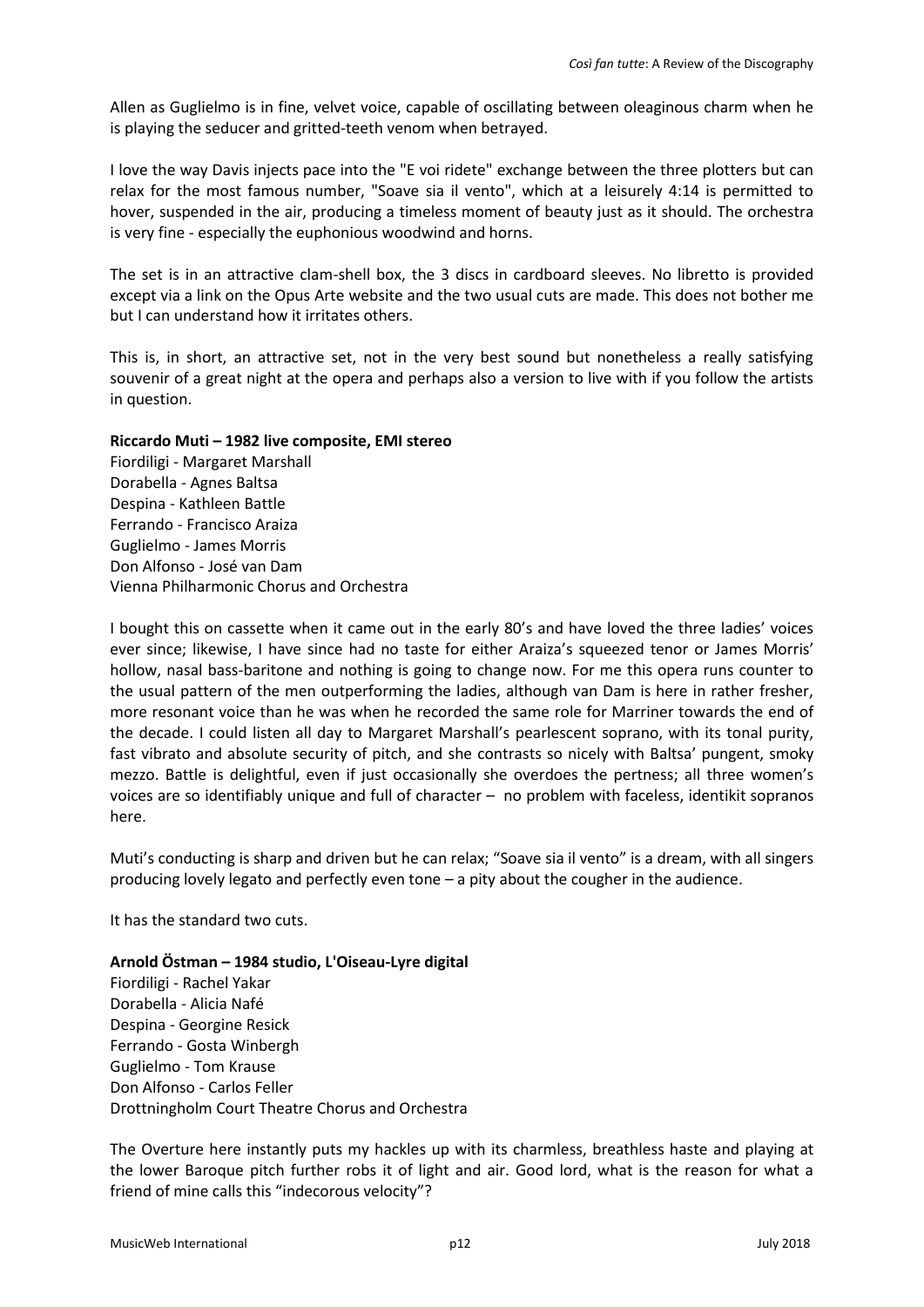This is a pity as there are some fine voices on offer here, beginning with Gősta Winbergh's robust, virile tenor and veteran Tom Krause's fruity baritone. The latter was only fifty here but a bit mature for a young lover. Carlos Feller makes a sonorous, authoritative, Don Alfonso. Georgine Resick's Despina is winningly sung but sung rather "straight" – perhaps preferable to the excessive comic business applied by some Despinas – but she reverts to tradition when squeaking her way through the notary's curtailed preamble. The sisters have lovely – and distinguishable - voices – but so much is taken at such a clip that there's no time to feel, let alone think. Yes, it's the antidote to Klemperer and, to a less acute extent, Lombard, and there's something absurdly invigorating about hearing the Act 1 finale sung on amphetamines but it's perverse to drive this opera along as if otherwise everyone will turn into pumpkins before midnight. Despite my irritation at the rush, I find myself enjoying much of this but there's an element of watching a dog dance on its hind legs about it. Blink and you'll miss "Soave sia il vento". Oddly, Fiordiligi's showpiece aria "Come scoglio" and Ferrando's "Un'aura amorosa" provide some respite from the incessant hurry but it's a pity that Yakar rather screams her top notes and she doesn't "float" in the Brindisi as she should.

The score is complete – we even get the buffo aria for Guglielmo, "Rivolgete a lui", that Mozart scrapped, superbly sung by Krause - but it's fifteen minutes faster than most. It's not as though this period performance suffers from the usual excesses which annoy traditionalists; it's not clipped or whined and the music is so divine that it often not only survives but prospers at speed – but sometimes it is simply too fast.

## **Bernard Haitink – 1986 studio, EMI digital**

Fiordiligi - Carol Vaness Dorabella - Delores Ziegler Despina - Lilian Watson Ferrando - John Aler Guglielmo - Dale Duesing Don Alfonso - Claudio Desderi Glyndebourne Festival Chorus; London Philharmonic Orchestra

Lovely, rich sound and playing with the same qualities from the LPO are immediately apparent in Haitink's weighty overture. The first voice we hear is John Aler's and I have long loved his clean, clear, light tenor; he sings "Un'aura amoroso" with great elegance and poise. Unfortunately, his excellence is not complemented by his fellow male singers; Duesing has a rather gritty baritone and Desderi's voice is husky and lacking tonal centre with an incipient, underlying tremolo – although I like the chuckle which always lurks behind his words. Their voices don't actually blend very well: Aler cuts through but the others are blurry. Furthermore, Haitink's conducting is rather ponderous and this becomes something of a trudge through, instead of a sparkling traversal of, the score. It's all a bit pofaced and, well, dull.

As much as I admire Carol Vaness, I rather think her big, vibrant voice is temperamentally better suited to roles other than Fiordiligi and her timbre is very similar to Ziegler's. I like her Mozart's Elettra, Vitellia and Donna Anna but the wildness in her full tone does not suit the cool, aristocratic Fiordiligi. Lilian Watson is charming as Despina, with just the right voice and although she doesn't overdo the lawyer's voice, I rather miss the usual high jinx.

So, complete and worthy as this is, with many incidental beauties, it cannot be the choice for a recording that really brings this scintillating music alive.

**James Levine – 1988 studio, DG digital** Fiordiligi - Kiri Te Kanawa Dorabella - Ann Murray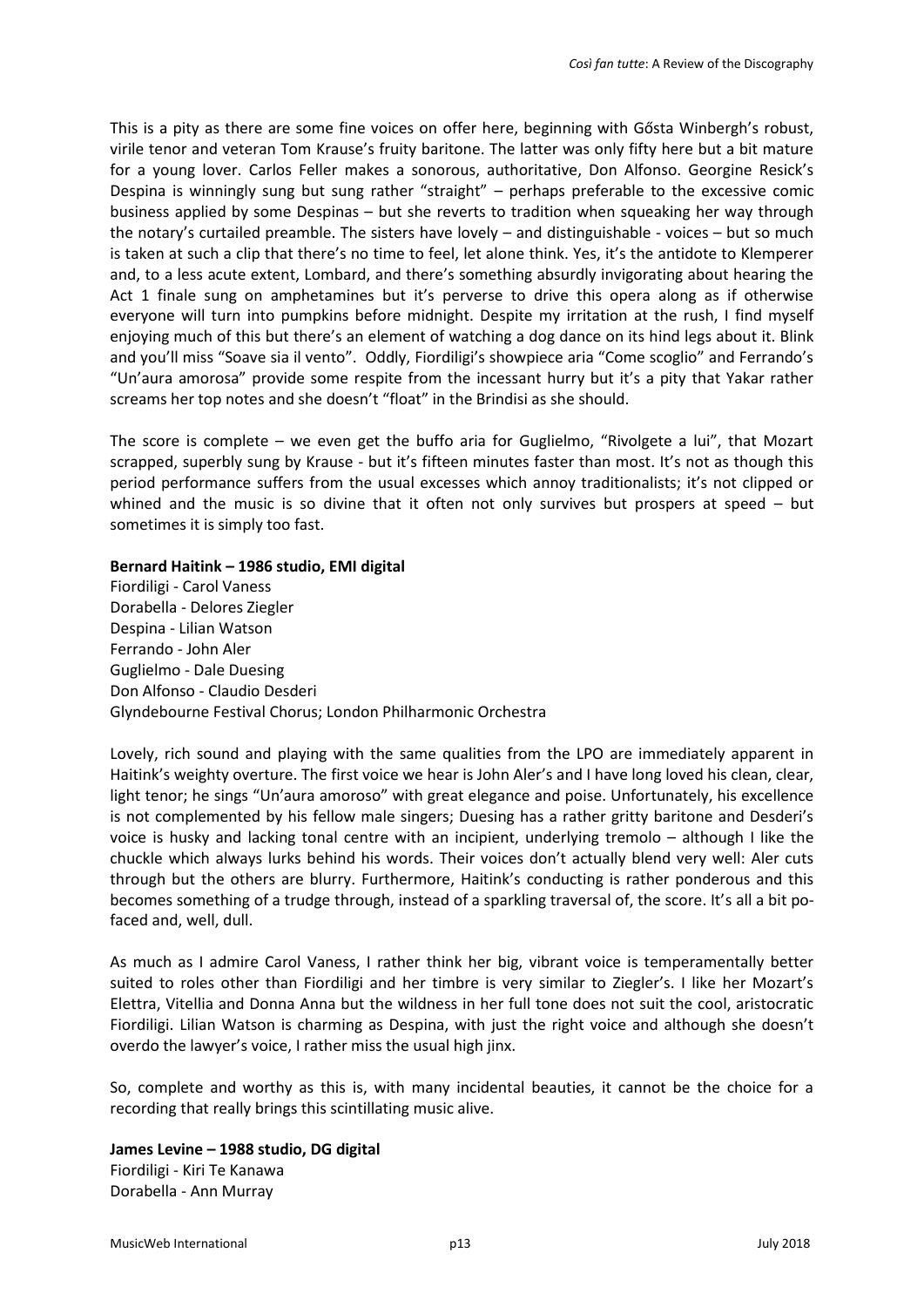Despina - Marie McLaughlin Ferrando - Hans Peter Blochwitz Guglielmo - Thomas Hampson Don Alfonso - Ferruccio Furlanetto Vienna Philharmonic Chorus and Orchestra

This is a big-boned performance the complete score presented in typical Levine style and he has a de luxe orchestra to do his bidding and provide lush sounds. Despite the depth and richness of the playing – matched by splendid digital sound – Levine is never listless or ponderous; numbers bounce along buoyantly. I have to say that at first glance little about the casting except the presence of Kiri Te Kanawa set my pulse racing but as soon as I heard the male trio in the first number I was hooked. Blochwitz lightish voice might not be the last word in tenor charisma but he sings neatly and vivaciously and he maintains a pleasing timbre. Hampson is in best, youthful voice and Furlanetto's bass is flexible enough to encompass the higher-lying lines but always fruity and funny. I've never been a great fan of Ann Murray's mezzo, which I find hard-edged and over vibrant but she is in the best voice I have heard her in here and creates a strong impression. Marie McLaughlin is a charming, lively Despina who avoids the archness which overtakes some in that role, the only problem being that she sounds as full-voiced and aristocratic as her mistresses. Te Kanawa is in fine voice, a little looser and more mature-sounding than in her two previous assumptions of Fiordiligi but her soprano is bigger and her characterisation more assertive than before, making more of the text. It's nice to have Guglielmo's discarded aria expertly negotiated by a smooth-voiced Hampson and he manages "Donne mie" without grabbing or grunting. The Brindisi is exquisite – perhaps the finest on record alongside Lombard's. While this might not be the most individual or star-studded *Così* in the catalogue, it all hangs together and has no weak links; it is surely the best of digital era. This was the greatest surprise I encountered in my survey.

#### **Neville Marriner - 1988-89 studio, Philips digital**

Fiordiligi - Karita Mattila Dorabella - Anne Sofie von Otter Despina - Elzbieta Szmytka Ferrando - Francisco Araiza Guglielmo - Thomas Allen Don Alfonso - José van Dam Ambrosian Opera Chorus; Academy of Saint-Martins-in-the-Fields orchestra

Marriner kicks off with a big, bold account of the overture, going to extremes of tempo and those who fear he will be guilty of too much polite, British reserve will be reassured. The orchestra is animated with plenty of bass underlay and the sound is first rate. How I wish I liked Araiza's cloudy, husky tenor more, as the men make a lively trio, interacting well in the recitative. As always, Thomas Allen adds a touch of class with his smooth vocalisation and van Dam is suitably wily, if a bit greytoned. However, I do not like Mattila's Fiordiligi at all, finding her blowsy and laboured, her voice unsuited to the role. Von Otter is simply ordinary, her voice lacking distinction and Szmytka is shrill with a pronounced vibrato - so for me this recording is a non-starter.

This is the complete score.

#### **Daniel Barenboim – 1989 studio, Erato digital**

Fiordiligi - Lella Cuberli Dorabella - Cecilia Bartoli Despina - Joan Rodgers Ferrando - Kurt Streit Guglielmo - Ferruccio Furlanetto Don Alfonso - John Tomlinson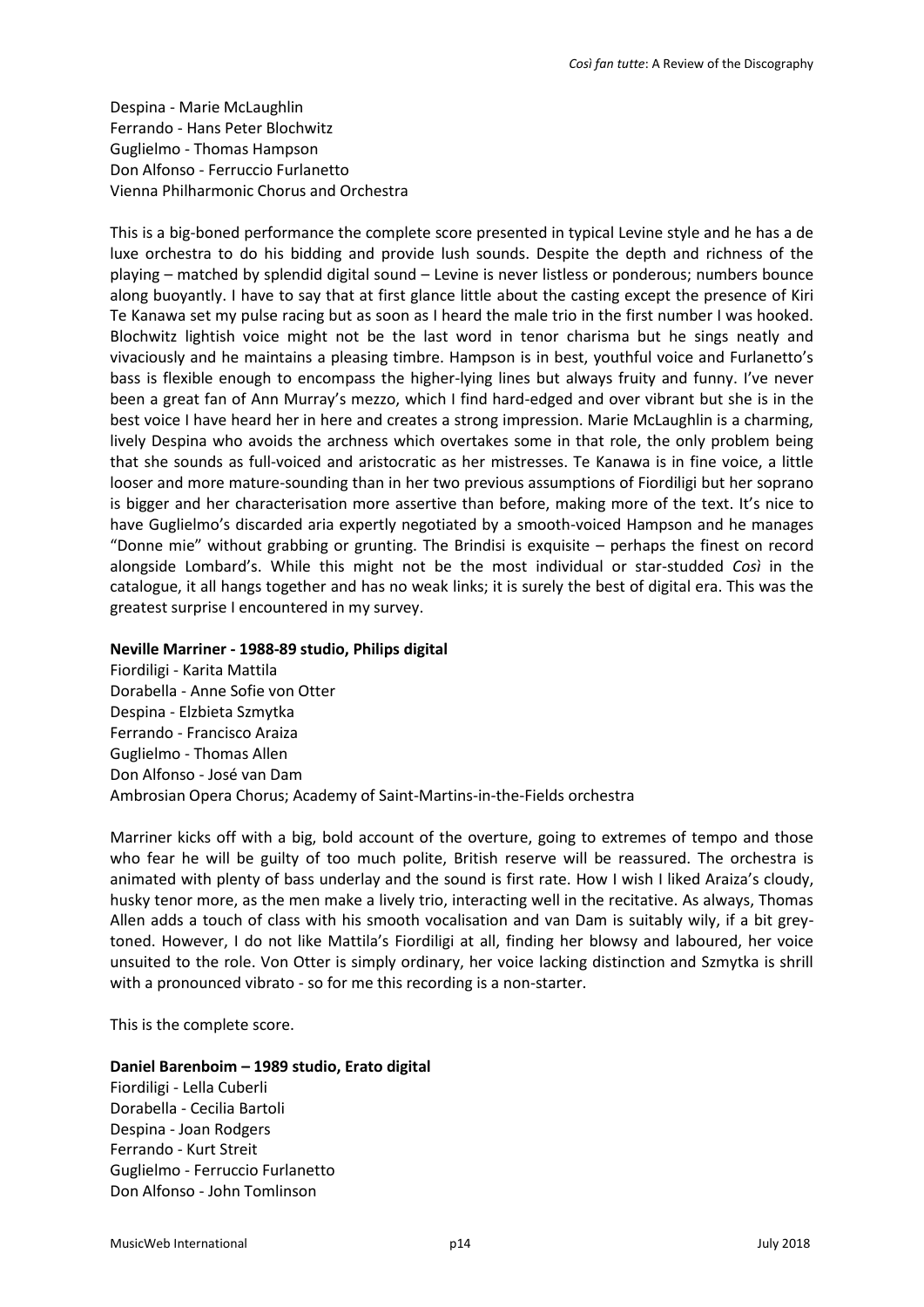#### RIAS Kammerchor; Berliner Philharmoniker orchestra

The plush, well-upholstered sound of the Berlin Phil falls gratefully on the ear though some who want bit more period grit might find it all too comfortable. Barenboim's conducting is predominately measured and laboured; "Per pietà" simply drags. At the other extreme, Bartoli over-emotes and does that gasping thing in "Smanie implacabile" but of course she is a big personality and the voice, although never large, is incisive. Lella Cuberli is very good – in the Kiri mode and very similar in timbre without quite her creaminess or amplitude. Technically she is superb but does not dominate the part and remains a tad anonymous. She easily negotiates the coloratura of "Come scoglio" and blends well with Bartoli. Joan Rodgers is able as Despina, if - as is so often the case with this role - a little shrill.

The men are somewhat less satisfactory. Best is Kurt Streit, who also recorded Ferrando for Rattle; his reedy tenor is pleasing but rather anonymous. The two lower voices are problematic: Furlanetto's bass is naturally much better suited to Don Alfonso for Levine than to the baritone role of Guglielmo here and he makes heavy weather of its fleet patter. He sounds like Dorabella's papa or Padre Guardiano in "Il core vi dono". My dislike of John Tomlinson's growly, gravelly bass is a personal foible perhaps, but, like Furlanetto, he lacks the urbane, adroit bass-baritone required to convey adequately the sly charm of the old cynic. I quote Alan Blyth from the original "Gramophone" review: "Tomlinson as Alfonso is often clumsy, occasionally flat. He certainly has the measure of the part and suggests all the man's cynicism and subtlety, but at this stage of his career his bass is simply too unwieldy for Mozart." Nuff said.

Unusually for its era, it has the two previously standard cuts, other strike against it.

## **Johannes Wildner – 1990 studio, Naxos digital**

Fiordiligi - Joanna Borowska Dorabella - Rohangiz Yachmi(-Caucig) Despina - Priti Coles Ferrando - John Dickie Guglielmo - Andrea Martin Don Alfonso - Peter Mikulás Slovak Philharmonic Chorus; Capella Istropolitana orchestra

A bargain edition of the complete score from Naxos. None of the singers here is a major Mozart artist; the female leads are a bit fruity and even occasionally ungainly but they blend nicely, as in the famous Trio with husky, gentle-voiced bass Mikulás, and the Brindisi is lovely. Borowska copes very well with "Come scoglio". Yachmi has a mature, occluded tone but sings confidently. John Dickie and son of Murray, also a tenor, is competent but undistinguished with something of a plaintive beat in his sound. The baritone is a bit gruff and charmless. The Despina is rather good. – vivacious and not squally, as too many are. We know that Wildner is a fine conductor from his other recordings for Naxos, CPO, Marco Polo et al; he directs a very natural, free-flowing account. This is by no means as poor as some commentators have made out and I enjoy it more than I thought I would; it makes a good introduction to the music but at the same time it's pity that the tenor and baritone aren't really more satisfying. There are better to be heard.

#### **Nikolaus Harnoncourt – 1991 studio, Teldec digital**

Fiordiligi - Charlotte Margiono Dorabella - Delores Ziegler Despina - Anna Steiger Ferrando - Deon van der Walt Guglielmo - Gilles Cachemaille Don Alfonso - Thomas Hampson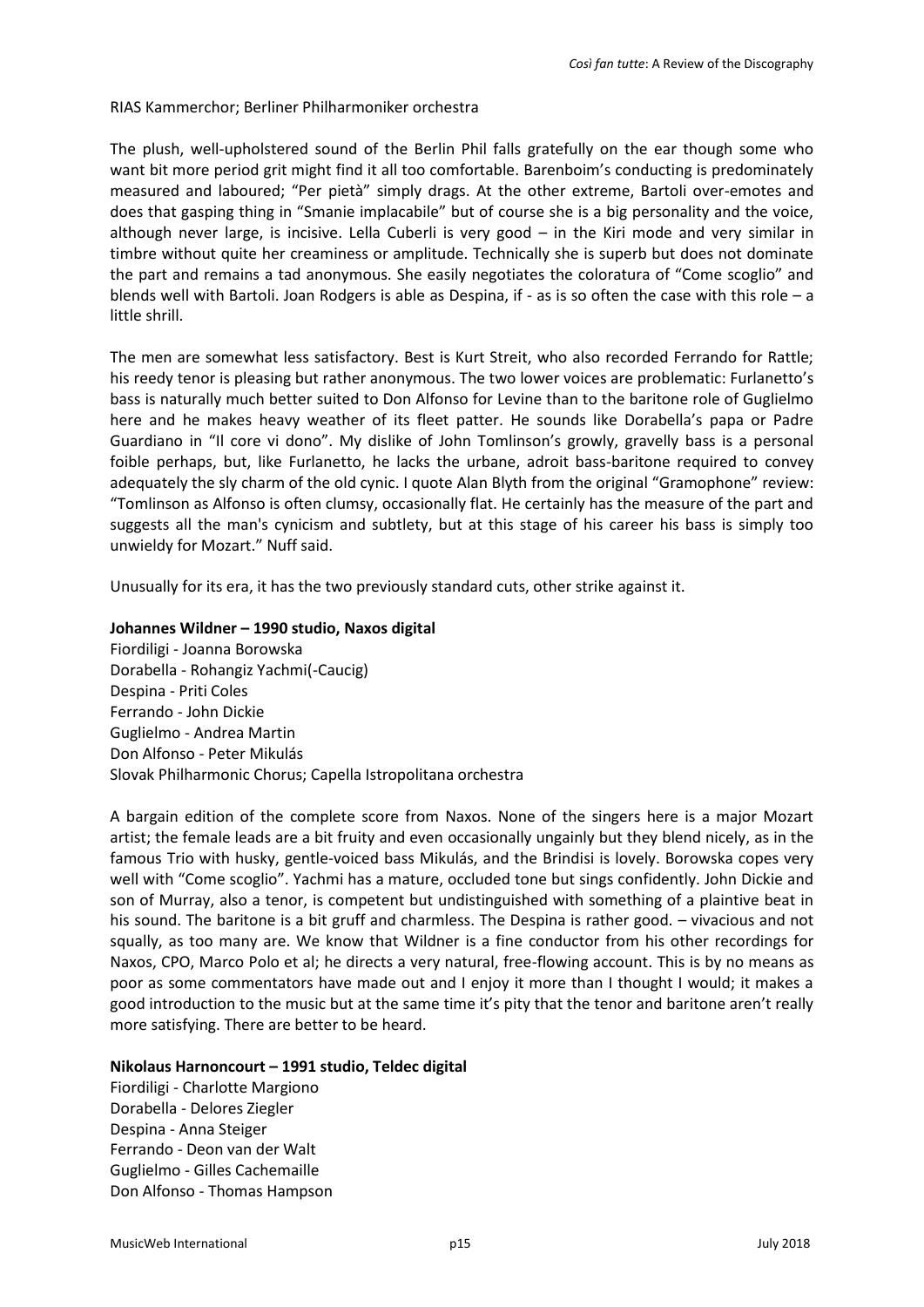De Netherlandse Opera (Amsterdam) chorus; Royal Concertgebouw Orchestra

It is interesting that period specialist Harnoncourt records this, the complete opera, with a "Big Band" rather than an original instrument group but they are fleet and neat, able to deliver his very fast tempi. However, Harnoncourt frequently goes off the rails wildly: for example, both "Bella vita militar" and "Soave sia il vento" are absurdly rushed, yet "Non siate ritrosi" is equally absurdly lugubrious. It must straight away be said that his singers are not the best team: Margiono is rather grainy and windy as Fiordiligi, where a searing purity of tone is required. She simply does not have a Fiordiligi voice. Ziegler repeats the serviceable, workaday Dorabella she gave Haitink in his 1986 studio recording but goes into overdrive for "Smanie implacabile" as if she were a verismo heroine, with a wobble to boot. Deon van der Walt had a rather throaty tenor; "Un'aura amorosa" is sung sweetly enough but in a throttled, low-key manner. Anna Steiger makes an elderly sounding Despina with a screech in the top of her voice and she, too, verbally overacts to the detriment of vocal line and tone, constantly squawking out her words. It seems as if Harnoncourt must be responsible for encouraging his singers to compromise their beauty of their singing in favour of dramatic expression but it doesn't work. Hampson here makes the transition from the Guglielmo he sang for Levine in 1988 but not successfully. He doesn't really have the weight or profundity of tone adequately to depict Don Alfonso and his light baritone sounds like Guglielmo's slightly older brother, which is not, I think, what was intended. Cachemaille is oddly emollient, over-smoothing his phrasing to make Guglielmo sound oleaginous – again, not, I think, what was intended; he is the one muttering ferociously in the Brindisi about how he wished the sisters were drinking poison rather than wine. Pass over this one.

## **John Eliot Gardiner – 1992 live, DG Archiv digital**

Fiordiligi - Amanda Roocroft Dorabella - Rose Mannion Despina - Eirian James Ferrando - Rainer Trost Guglielmo - Rodney Gilfry Don Alfonso - Carlos Feller Monteverdi Choir; English Baroque Soloists

The prelude to this performance is the male actors arriving on stage arguing among themselves  $$ quite daring considering no-one in this cast is Italian - and there is ample, sometimes distracting, evidence that this is live. I do not much like tenor Rainer Trost's bland, white tone but Gilfry has a pleasingly light, neat, flexible baritone. Carlos Feller repeats the characterful Don Alfonso he gave us in Östman's recording, but the voice has noticeably aged and is now less steady and much gruffer. All three female singers share similar qualities: a warm, generous sound with, occasionally, too generous a vibrato, too, which contrasts oddly with the vibrato-free, somewhat whiny strings of the English Baroque Soloists, which I do not enjoy. Eirian James makes a darker-voiced Despina than is often the case because she is, unusually, a mezzo-soprano, whereas Dorabella is here sung by a true soprano, so our normal expectations are reversed. James avoids camping it up as the doctor, in keeping with the generally sober demeanour, but achieves something of a tour de force by singing the notary in her tenor, lower register – something I have never heard before nor since and it really works. Amanda Roocroft's rather strange, fruity, even "bottled", tone is apparent from the start of "Come scoglio" but that is not necessarily unattractive and the amplitude of the voice is impressive, even if her negotiation of the coloratura is a shade careful. She and fellow-soprano Rosa Mannion blend beautifully. Mannion is a little under-stated in her characterisation of Dorabella but again, that chimes with the prevailingly serious mood; this is a rather humourless account. There are too many points in this recording where I feel that the action does not catch fire as it should; it is all rather small-scale and "baroque" in feel and I like something a bit grander. I am indebted to a perspicacious friend who pointed out the real flaw here: it is largely devoid of eroticism – although the Brindisi is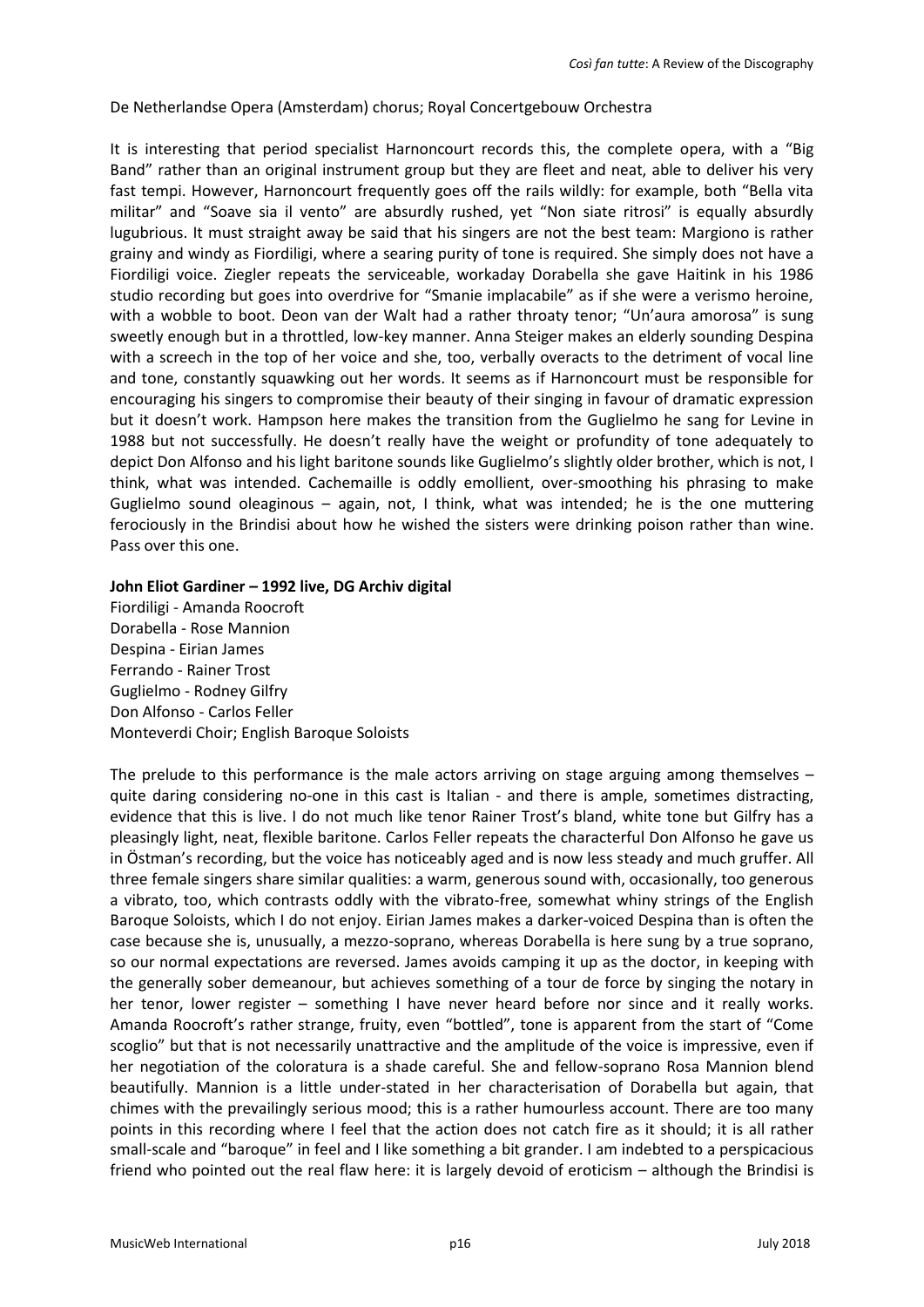lovely. For that reason, and for what is merely the general competence of the singing as opposed to thrilling vocalisation, my reaction to this recording is one of admiration rather than enthusiasm.

## **Sigiswald Kuijken – 1992 live, Accent Live/Brilliant digital**

Fiordiligi - Soile Isokoski Dorabella - Monica Groop Despina - Nancy Argenta Ferrando - Markus Schäfer Guglielmo - Per Vollestad Don Alfonso - Huub (Hubert) Claessens La Petite Bande Chorus and Orchestra

This is a live performance recorded in Hungary, complete with a few coughs and some passing imbalances between the voices and orchestra It's available at super-bargain price so easy to consider as a supplement but not, I think, as a first choice. Its strengths are the two leading ladies, especially the silver-voiced Soile Isokoski, a natural successor to Schwarzkopf and Te Kanawa as Fiordiligi, the driven but flexible conducting and the vitality and virtuosity of the orchestral playing, despite the smallness of the band. There are relative weaknesses in the rest of the singing: Claesens is rather woolly and unvarying of tone, Vollestad is competent but ordinary and rather anonymous. The Ferrando, Markus Schäfer has a warm tenor and begins well enough but begins to tire during "Un'aura amorosa" and his tone starts to blare as the opera progresses, so "Tradito, schernito" is strained. Fortunately, he recovers somewhat for the finale.

Monica Groop has a rich, secure mezzo-soprano which contrasts yet still blends well with Isokoski's lovely soprano; she injects just enough hysteria into her delivery of "Smanie implacabile" to ensure that we do not take her apparent distress too seriously. Nancy Argenta's soprano is certainly sufficient differentiated from her mistresses but she sounds tentative and not entirely comfortable or under Despina's skin, her tone rather lachrymose and plaintive. Her disguised voice as the doctor is not a success – in fact it's rather embarrassing and the notary voice is half-hearted. Nor is she helped by Kuijken's uncharacteristically slow tempo for ''Una donna di quindici anni''. All the singers are permitted occasionally to decorate their arias in ad lib fashion which I don't think adds much of value. It's often done well but I find it superfluous and irritating.

Despite the paciness of some sections, Kuijken relaxes into the lyrical numbers such as the Quintet "Di scrivermi" and of course the famous Terzettino, which provides three minutes of pure, serene calm, just as it should, so he is by no means prone to the humourless, unyielding haste which afflicts some period practitioners.

The score is given absolutely complete. A libretto is supposedly available on the Brilliant website. For some, at so little outlay, this will be worth purchasing just to hear Isokoski's Fiordiligi alone.

# **Charles Mackerras – 1993 studio, Telarc, digital**

Fiordiligi - Felicity Lott Dorabella - Marie McLaughlin Despina - Nuccia Focile Ferrando - Jerry Hadley Guilelmo\* - Alessandro Corbelli Don Alfonso - Gilles Cachemaille Edinburgh Festival Chorus; Scottish Chamber Orchestra \* as per Da Ponte's spelling

I always find Flott's soprano a little gritty and impure of tone, and her top can be shrill - although her legion admirers will be cross with me for having that opinion. She sings in the modern manner,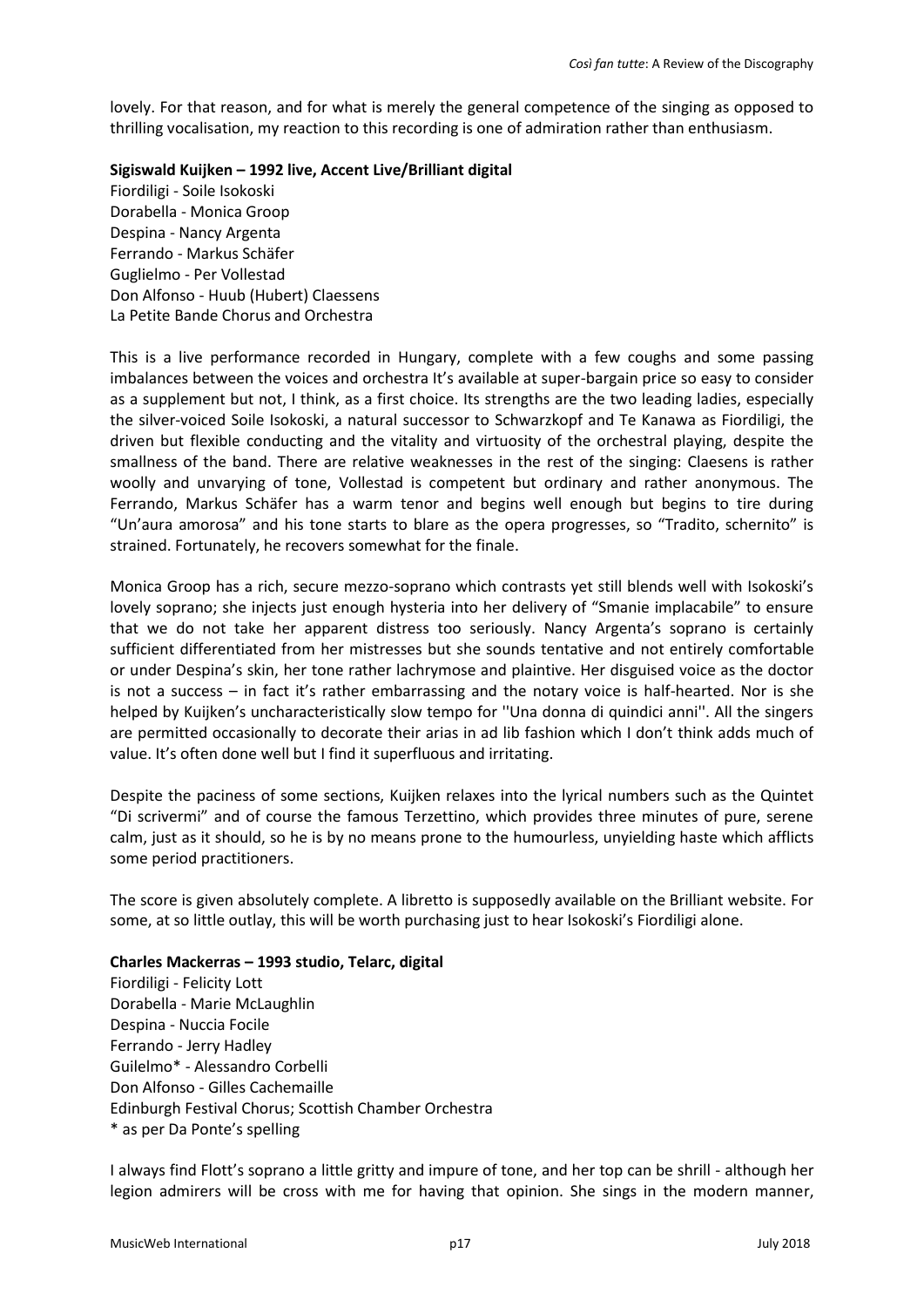frequently introducing appoggiaturas into the vocal line – not to my taste and in any case I do not find her vocal lay-out ideally suited to the role. I remarked above of Marie McLaughlin's Despina for Levine that she sounded rather too aristocratic, so I can hardly complain that here she has switched to Dorabella, as it suits her full, dark soprano but I still prefer a mezzo. Nuccia Focile makes a neat, slight, shallow-toned Dorabella. Hadley is not in good voice: his delivery is rather hyper, often lumpy and gusty, with throaty top notes, his singing generally lacking repose and the true Mozartian line. Generally good soloists but all surpassed elsewhere; neither Corbelli nor Cachemaille, making the switch here from Guglielmo for Harnoncourt to Don Alfonso for no good reason I can hear, is especially captivating, both being rather generic.

Mackerras' approach in his later years became increasingly hard-driven and I find that this recording lacks affection for, or engagement with, the music; it's too glib and lightweight for me and the orchestra is small. The score is complete, with Hadley giving a strenuous account of "Ah, lo veggio", pushed by Mackerras' fast tempo. Given the alternatives, this is not really competitive.

## **Georg Solti – 1994 live composite, Decca digital**

Fiordiligi - Renée Fleming Dorabella - Anne Sofie von Otter Despina - Adelina Scarabelli Ferrando - Frank Lopardo Guglielmo - Olaf Bär Don Alfonso - Michele Pertusi London Voices; Chamber Orchestra of Europe

I like Solti's sharp, energised way with Mozart and by this stage of his career he had relaxed a little and acquired greater flexibility in his conducting to permit more poetry in his direction. The problem here is that the divine, creamy-voiced Renée Fleming is in a class of her own, not adequately matched by her fellow singers. I positively dislike Frank Lopardo's throaty, constricted vocal production; I am astonished that the "Gramophone" critic finds him to be a paragon among Mozart tenors; have we really forgotten what Wunderlich or Dermota sounded like? His male co-singers are also-rans in the world of Mozartian Super League singers and I am no more impressed by von Otter's Penny Plain Dorabella than I was in her recording for Marriner five years earlier. Scarabelli is OK, if a bit thin-voiced and wobbly as Despina but tries too hard to inject expression into her music; in any case, nobody buys *Così* for the Despina. There's a lot stage business, applause and the singers sometimes decorate their phrases but the whole thing sounds oddly applied and soulless.

The live sound doesn't help, being echoing and distant. This is the complete score but it's another non-starter for me

**Simon Rattle – 1995 live, EMI digital**  Fiordiligi - Hillevi Martinpelto Dorabella - Alison Hagley Despina - Ann Murray Ferrando - Kurt Streit Guglielmo - Gerald Finley Don Alfonso - Thomas Allen Choir and Orchestra of the Age of Enlightenment

For me, the main drawback here is Rattle's wilful conducting; tempi are often extreme, sometimes ridiculously so, such that passages are gabbled. There's little affection in his plonky style; he is heavy on the beat and light on rubato. The effect is hard and unyielding; the listener is wearied by what is essentially a flashy, self-conscious style that results in an uningratiating atmosphere in an opera which demands our empathy with the characters. The singing is never less than competent but not in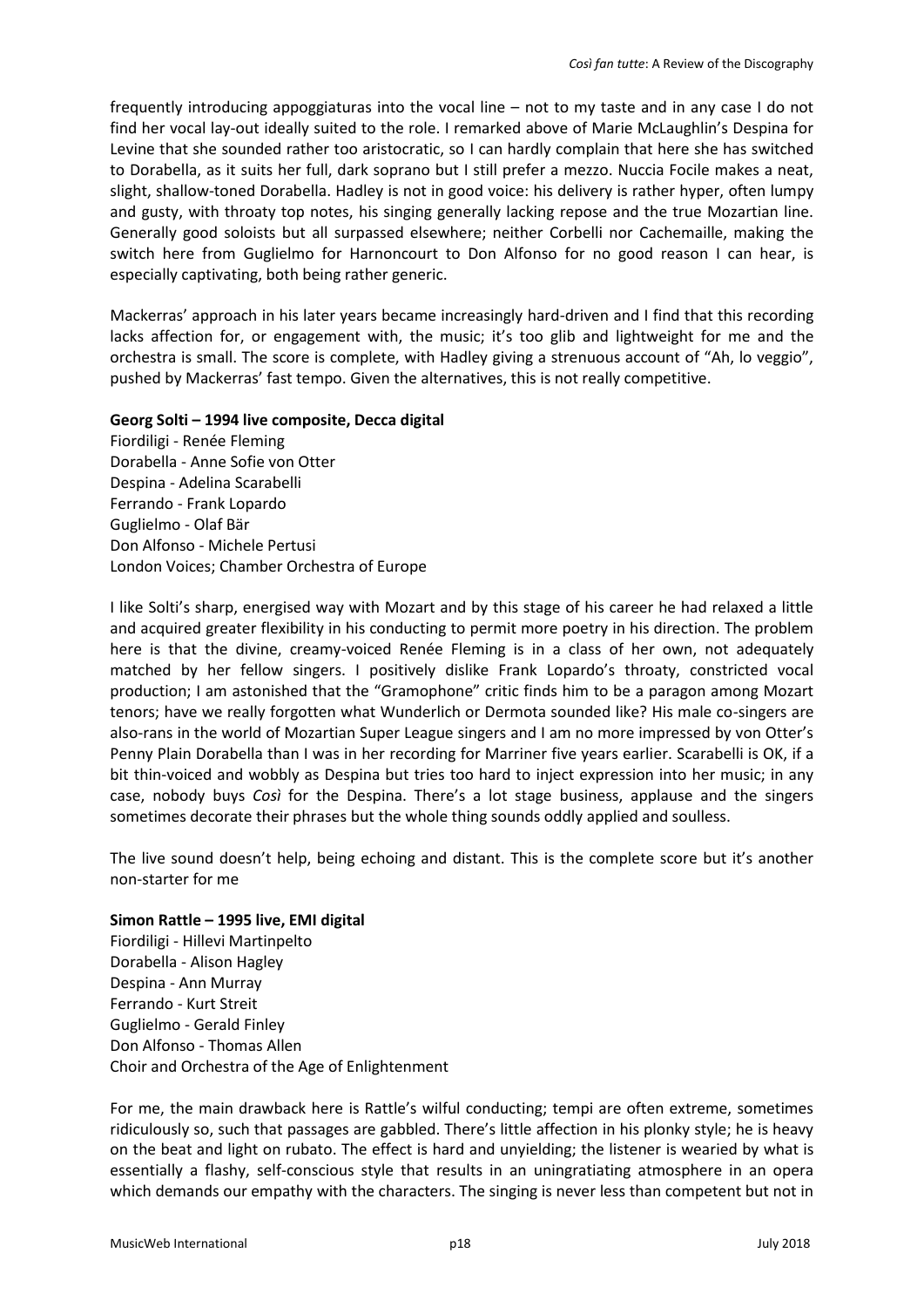the same class as the best. Sometimes both sopranos indulge in a kind of sobbing, plaintive, overacted style of delivery which is unfortunate; the music doesn't need it. Having a soprano as Dorabella is unusual; Alison Hagley is pleasant but lacks the character and contrast afforded by a mezzo. Ann Murray is sweeter of voice than later in her career but there is still some edge in her voice, especially up to; she is much better in the Levine recording seven years earlier. Thomas Allen is in fine voice but harried by Rattle's tempi, and we her some nice singing from the dependable Finley. This is complete, with Guglielmo's optional, discarded aria as an appendix. Sir Simon, you have to love the music more than this if you're going to conduct it.

#### **René Jacobs – 1998 studio, Harmonia Mundi digital**

Fiordiligi - Véronique Gens Dorabella - Bernarda Fink Despina - Graciela Oddone Ferrando - Werner Güra Guglielmo - Marcel Boone Don Alfonso - Pietro Spagnoli Kölner Kammerchor; Concerto Köln

Jacobs sets out his stall immediately with an overture so fast that it makes Östman look leisurely. It becomes a demonstration of the musicians' prestidigitation but is devoid of charm or finesse. We are then introduced to the three principal male voices and their very lack of distinction or individuality confirms that this will be a recording more about the conductor and his orchestra than a voice-Fest. These are smaller, lighter voices which are quite often dominated by the orchestra, and miked very closely as if to compensate; I feel as if the baritone is muttering in my right ear during "Secondate, aurette amiche". The singers frequently decorate their lines with elaborate ornamentation accompanied by exaggerated ritardandi from Jacobs and a plonking pub (forte)piano in both the recitative and musical numbers; this might be just your thing in *Così fan tutte* but it's not mine.

The trio of women's voices is more appealing, especially Bernarda Fink's warm mezzo, but I find that I am distracted from listening to them by Jacobs' constant search for novelty in the balances, sonorities and phrasing of the music which ruptures the flow and mood of the music. That problem is compounded by the fact that all six voices are relatively lacking in "face"; regardless of register or tessitura both groups of three male and female voices are often interchangeable in their generic anonymity and they fail to engage the listener through force of personality. I find Werner Güra's tenor to be bland; Boone has a rather weak, unimpressive baritone and Spagnoli lacks presence as Don Alfonso. The same lack of eroticism I note in the Gardiner recording is apparent here, especially in "Soave sia il vento" and the Brindisi does not flow or soar as it can and should owing to Jacobs too insistently leaning on the beat.

Certainly, some of the best singing here comes from Fink as Dorabella, but that is because she is the singer with the voice that most aspires to some amplitude and stature; she is no baroque miniaturist. Graciela Oddone is a good Despina; she avoids being arch or shrill but has a habit of dragging out a phrase then clipping it smartly – a mannerism which becomes wearisome when over-applied. I like her assumed croaky voice for the doctor and the notary's quavering is in line with most Despina's who take the opportunity to go over the top for comic effect. Gens has an intrinsically beautiful voice with a low tonal centre which is attractive but also unfortunately exacerbates the impression of flatness in her intonation. She manages the triplets of "Come scoglio" but not with ease or élan – and she does not have a proper trill, but her essential sound is winning. "Per pietà" is taken too slowly and plods but I have to say that I enjoy Gens' dark, smoky tone there.

There is a vitality about Jacob's direction which will persuade some but I do not care for whining strings and I want more imposing voices, especially among the men. Those who desire otherwise might enjoy this; it's not my idea or ideal of a *Così* and I am not by any means generally a fan of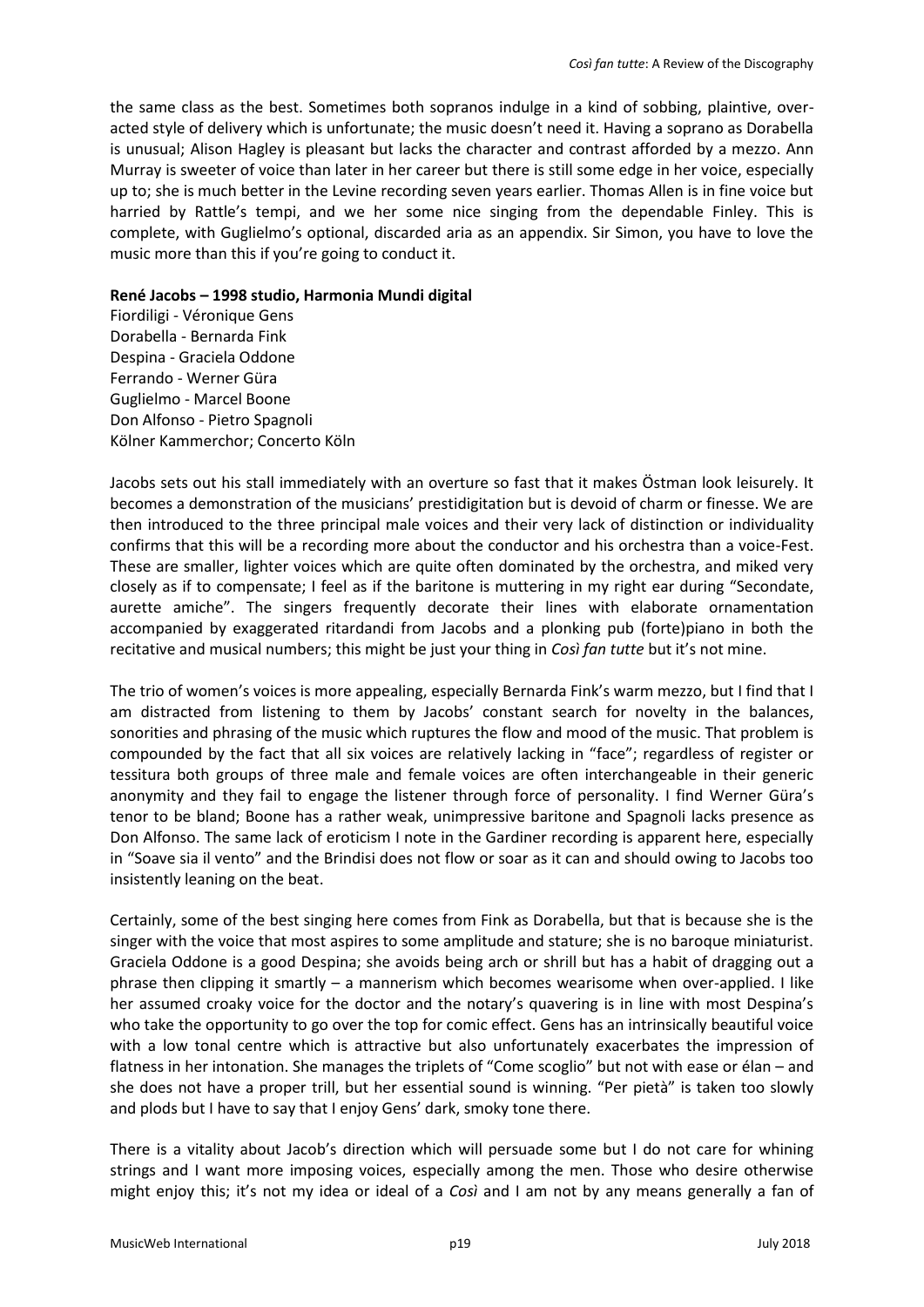Jacobs' conducting style but a nagging voice in the back of my head makes me admit that this is different and interesting, if wilful.

The score is given complete.

**Teodor Currentzis – 2015 studio, Sony digital** Fiordiligi – Simone Kermes Dorabella – Malena Ernman Despina – Anna Kasyan Ferrando – Kenneth Tarver Guglielmo - Christopher Maltman Don Alfonso – Konstantin Wolff MusicAeterna (Chorus and Orchestra of the Perm Opera and Ballet Theatre)

What an abomination. Currentzis is a conundrum: some of his output - such as his Rameau compilation and Rite of Spring - is admirable and refreshing, other things - especially his abuse of Mozart's operas, which he clearly despises - are risibly poor. This one of course belongs to the second category; apart from Kenneth Tarver, who has a beautiful voice but is wasted and all at sea in this tub - the usual assemblage of third-rate voices, crooning and twittering ineffectually, is enough to reduce the seasoned Mozart lover to tears or laughter. Currentzis has an inexplicable attachment to a whitevoiced soprano who cannot remotely cope with the fioriture, coloratura or long-breathed phrases of Fiordiligi's music and simply wheezes her way through the part sotto voce, never once singing out. She huffs and aspirates her way through her showpiece aria which is no longer a satirical parody of a diva's big number but rather a failed trial by fire. Dorabella sounds like Marcellina from *Figaro* someone's querulous old auntie, the archetypal old bag. All three female singers sound like overparted boy trebles and are interchangeable in their mediocrity and anonymity - and the two lower male voices are equally unmemorable.

The warnings are there straight away in the breathless frenzy of the overture and throughout Currentzis hacks and chops his way through the choruses and orchestra passages without the slightest concession to line or legato, asking his strings to yowl along in vibratoless sympathy with singers who cannot sustain sufficient resonance to carry the musical burden. An obtrusively loud and insistent piano in the recitativo accompagnato and numerous cuts complete the hatchet job.

Reviewers who love this are entitled to their taste but I cannot conceive of their having any real acquaintance with the operatic and vocal traditions which have developed over the last two hundred and more years. You will gather I didn't like this much.

## **Recommendations**

My favourite recordings of *Così* are Karajan 1954, Böhm 1962, Alain Lombard 1977, Davis 1981 and Levine 1988. The first is virtually historical mono, while the Böhm and the Lombard recordings are of course stereo, but none except the most recent could be said to reflect modern performing practice and only that Levine recording uses the absolutely complete score. No matter; the others represent to me the essence of how this miraculous music should be performed and I would be hard pressed to choose one from amongst them. I appreciate that my advocacy of Alain Lombard's languorous 1977 recording remains an eccentric and controversial preference; if I were constrained to pick only one, it would have to be Karajan, cut and antiquated as it is, but then I would endorse any and all of the other four.

My general lack of enthusiasm for anything more recent than the Levine recording, is, as I said in my introduction, mostly a reflection of the decline in Mozart singing as I see it – or hear it. Of the fourteen digital recordings above made since the early 80's, five use period bands and are more